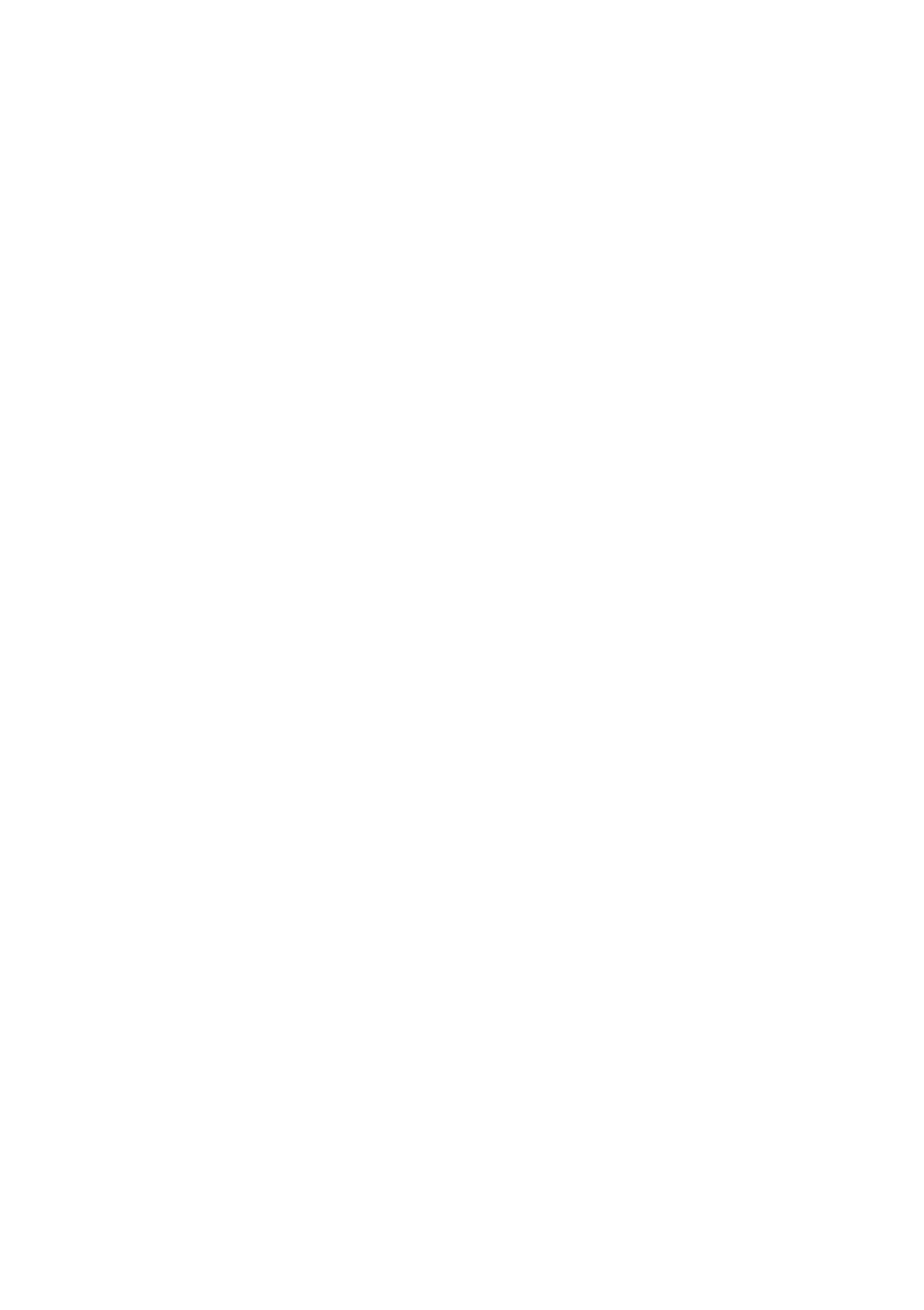# Mining Industry Association at Multiple Levels of Governance:

*Drilling Down*

By

Aynsley Kellow and Marian Simms

Cambridge **Scholars** Publishing

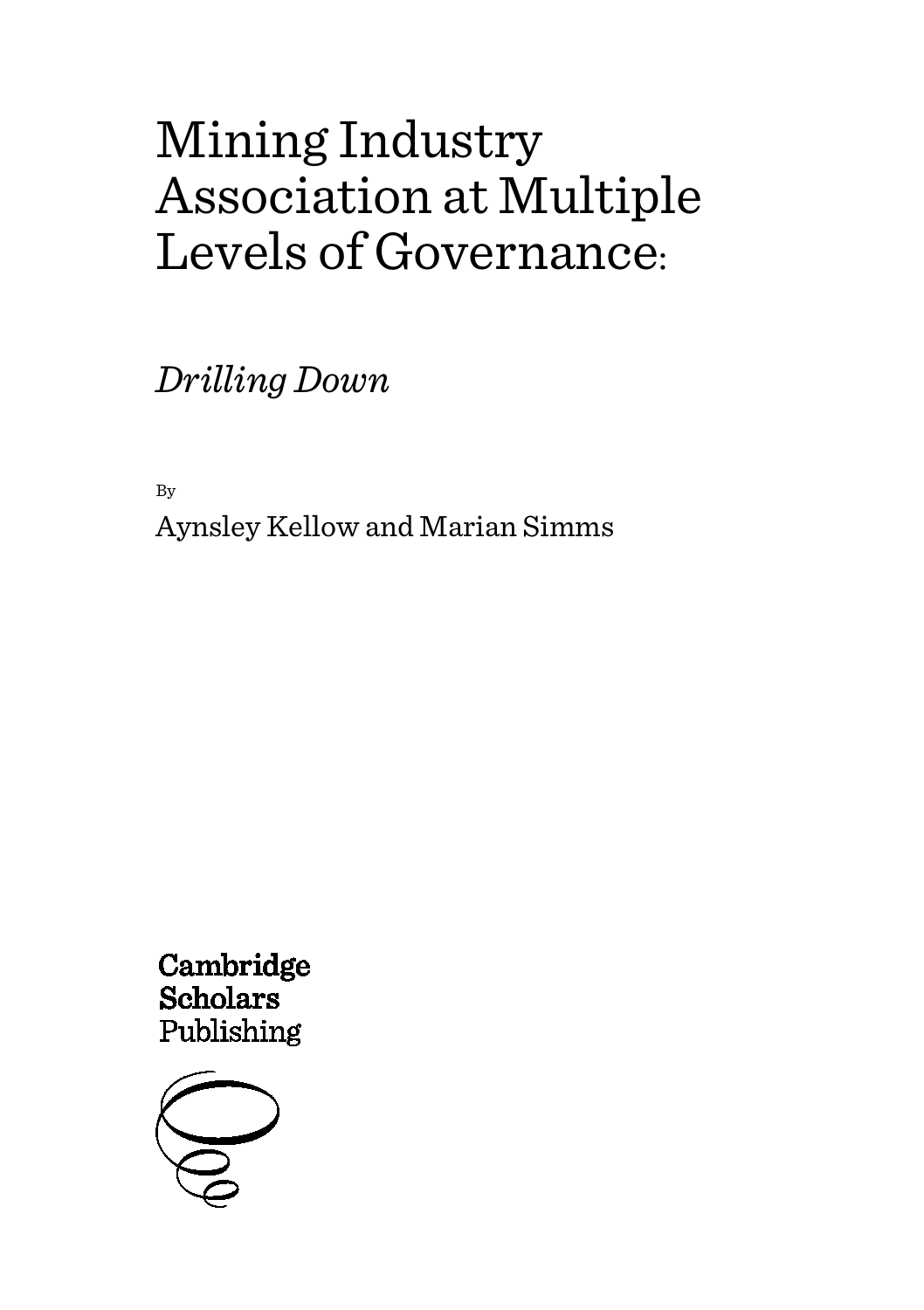Mining Industry Association at Multiple Levels of Governance: Drilling Down

By Aynsley Kellow and Marian Simms

This book first published 2022

Cambridge Scholars Publishing

Lady Stephenson Library, Newcastle upon Tyne, NE6 2PA, UK

British Library Cataloguing in Publication Data A catalogue record for this book is available from the British Library

Copyright © 2022 by Aynsley Kellow and Marian Simms

All rights for this book reserved. No part of this book may be reproduced, stored in a retrieval system, or transmitted, in any form or by any means, electronic, mechanical, photocopying, recording or otherwise, without the prior permission of the copyright owner.

ISBN (10): 1-5275-7691-4 ISBN (13): 978-1-5275-7691-9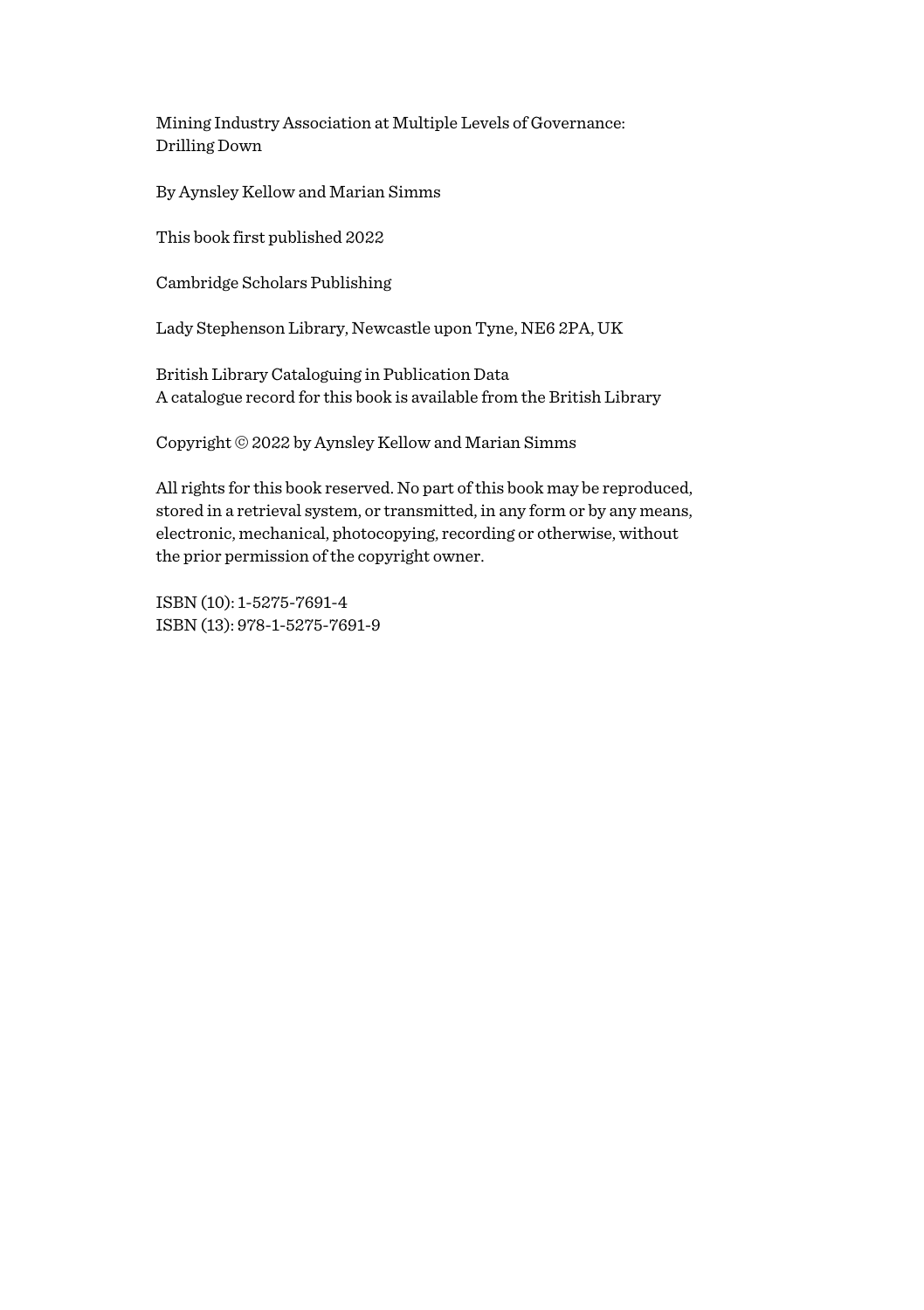For our students – from whom we learned so much.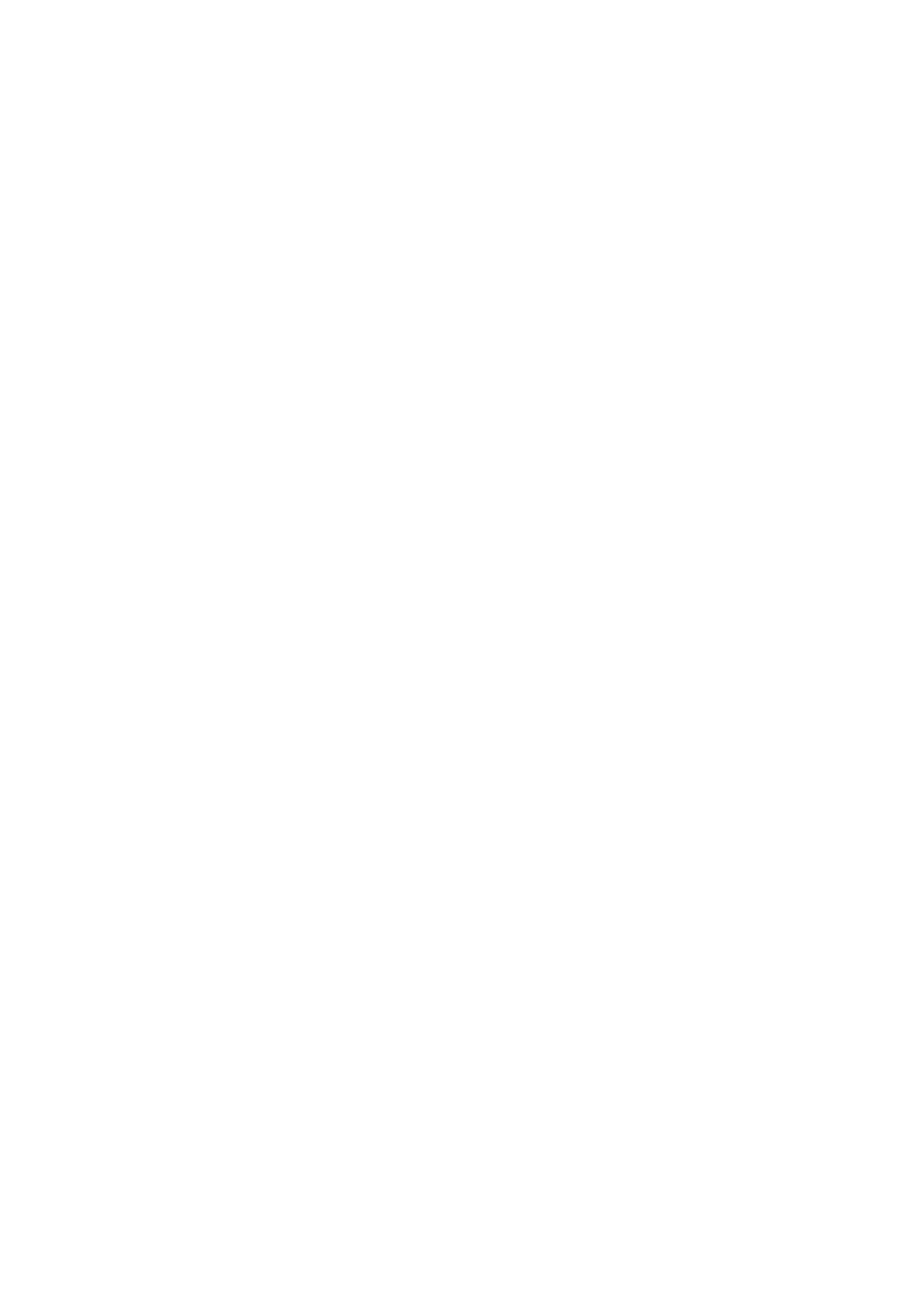# **CONTENTS**

| Pushing Back the Tide: Global Politics and the Mining Industry                              |
|---------------------------------------------------------------------------------------------|
| Explaining the Absence of an International Mining Association                               |
| The Global Mining Initiative and the International Reorganisation<br>of the Mining Industry |
| Meso Level: The Minerals Council of Australia                                               |
| Micro Level: State Chambers Development                                                     |
| Mining Industry Association in International Context                                        |
|                                                                                             |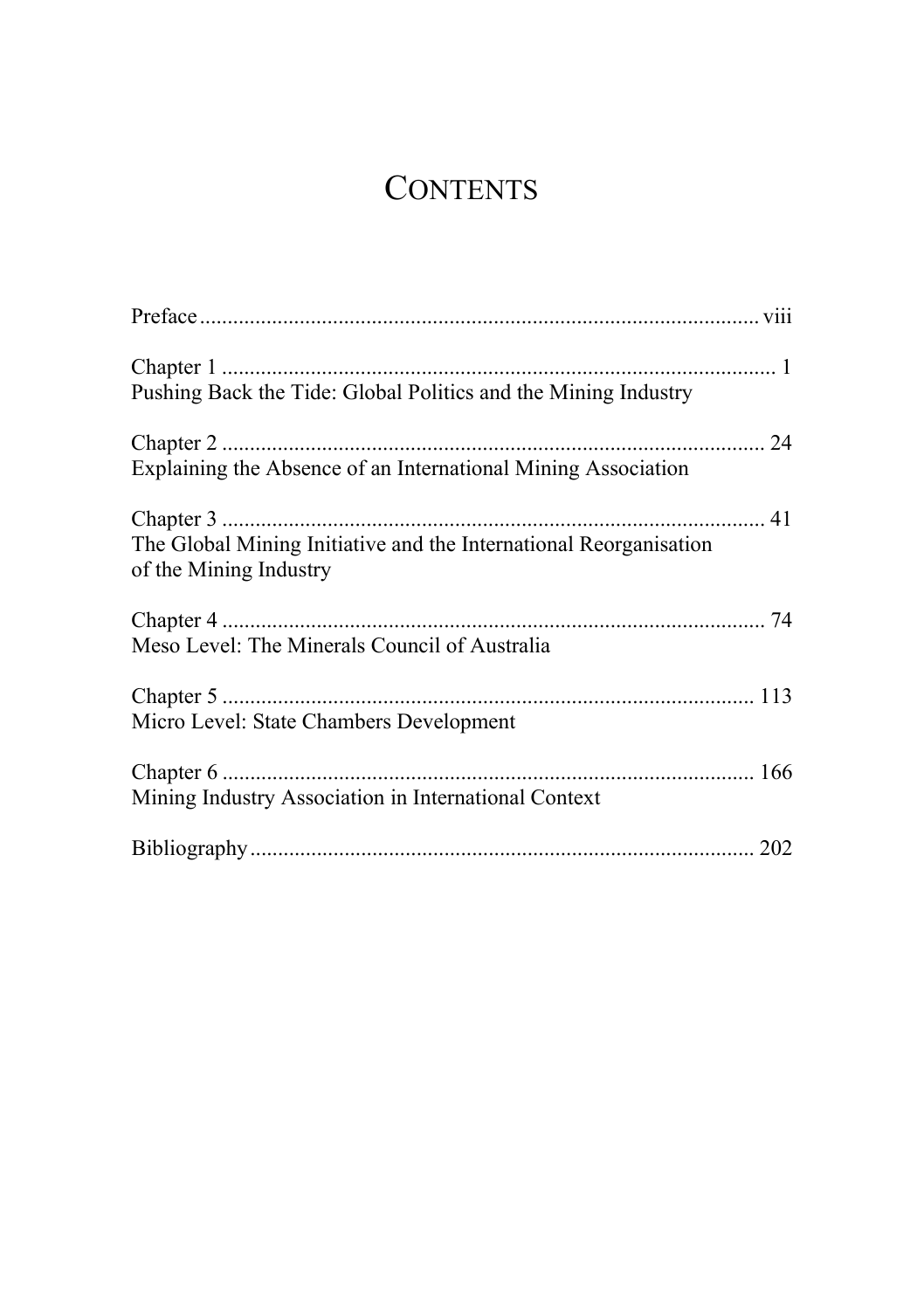# **PREFACE**

This book has had a long gestation. Longer than we would have preferred. We secured a grant from the Australian Research Council in 2000 to undertake the research for it, but it really had its origins in 1994, when David Hughes, Environment Affairs Manager at MIM Holdings (now part of Glencore) commissioned me to undertake a consultancy examining the emerging global environmental policy agenda—especially on the risks of toxic substances—and the organisation of the mining industry to engage with this regulatory agenda.

That project opened numerous doors: to the International Council on Metals and the Environment; various metals commodity associations; representatives of mining companies; risk management officials in agencies in Canada, the United States, the United Kingdom, Sweden and Australia; similar staff in international organisations such as the OECD and UNEP and the then GATT. It also led to further work, including preparing instructional materials on risk management of nickel and copper for WMC Resources, which was staffed overwhelmingly by geologists and mining engineers who were largely unaware that the products they mined were toxic substances like most substances, at specific doses. (As Paracelsus put it, the dose makes the poison). And I found myself on two Australian Delegations to OECD Workshops on Risk Reduction for Existing Chemicals in Rome in 1995 and 1996.

All this led to three prongs of work. First, a book on global risk policy, *International Toxic Risk Management: Ideals, Interests and Implementation* with Cambridge University Press in 1999. That touched upon the problems of the poor organisation of the mining industry in engaging with the global agenda, and so the present project really evolved out of that. But my exposure to the OECD made me aware of how little scholarly literature there was on that international organisation, a view I discovered that was shared with my colleague Peter Carroll. The resulting ARC funded project has yielded three books and numerous articles and chapters. That was something of a diversion, as were the changes of position by Marian, who went from the Australian National University to Otago, then to Deakin and then to the Australian Research Council.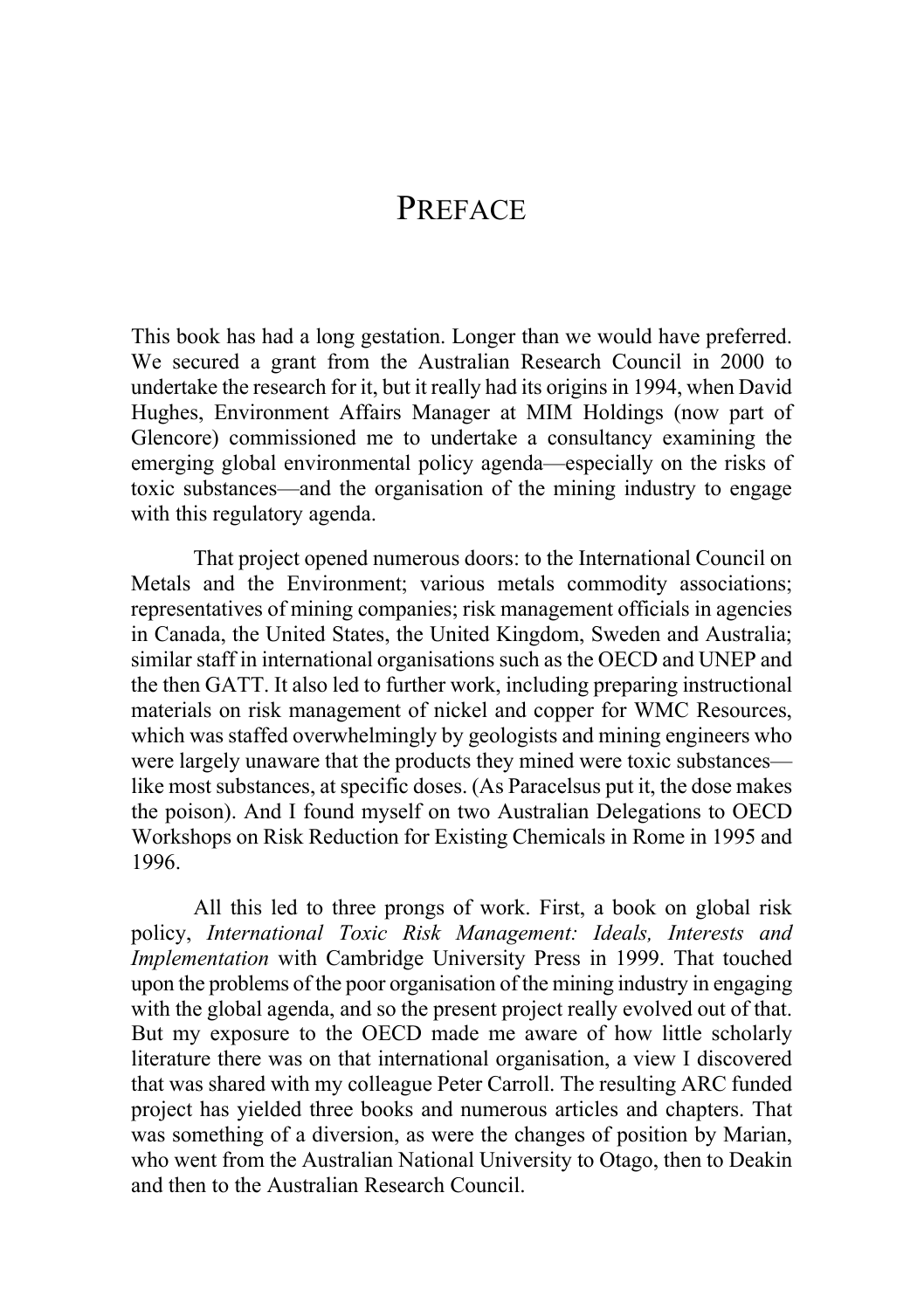## Mining Industry Association at Multiple Levels of Governance: Drilling Down

The subjects of our study were not standing still all the while. Particularly significant was the failed introduction of a "Resource Super Profits Tax" that the Australian Government attempted to introduce in 2010, bungling the introduction of a tax that the industry initially supported, but eventually opposed vehemently, resulting in a reinvigoration of the Minerals Council of Australia. Then the Minerals Council came under assault from some of its larger members over its stand on climate change issues.

The bulk of the research for this book was undertaken in the period 2000-2005, and was able to capture the significant changes that saw the Global Mining Initiative, including the review of industry associations that led to the establishment of the International Council on Mining and Metals, the first industry-wide association formed at the international level. The research involved both documentary research and interviews with key participants.

Interviews were conducted with Sir Robert Wilson (Executive Chairman, Rio Tinto) and Doug Yearley (CEO of Phelps Dodge) and a conversation with Hugh Morgan at an early stage in the GMI process (October 1999) at which the intentions of the main founders for the process were enunciated was also of great assistance.

Interviews were also conducted with a number of the "Sherpas", appointed by the CEOs to progress negotiations for the formation of the ICMM. These were: Andy Vickerman, Rio Tinto; Gordon Drake, then with WMC Resources, and formerly with BHP; John Groom, Anglo American; Dave Rodier, Noranda; and Ian Wood, BHP Billiton. Interviews were also conducted with key players in the GMI: Eric Derobert, Vice-President, World Business Council for Sustainable Development; Tim Duncan, Hintons Ltd and formerly with Rio Tinto; George Littlewood, Allens Consulting, and formerly with Rio Tinto; Anita Roper, ICMM, formerly with WMC, and then with Alcoa; Richard Sandbrook, International Institute of Environment and Development; Ivor Kirman, Nickel Development Institute; Kathryn Tayles, formerly with Rio Tinto and then with UNEP, Paris; Doug Horswill, Teck Cominco and Chairman, Canadian Mining Association; Jack Whelan, International Chamber of Commerce; Millie Edwards, International Chamber of Commerce, Australia Committee. Mick Buffier of Glencore, then Chairman of the World Coal Association, also shared his insights into the tensions over coal in the Minerals Council.

Overwhelmingly, these were used to reconstruct the history of the GMI, rather than to seek opinions or assessment of the initiative, and these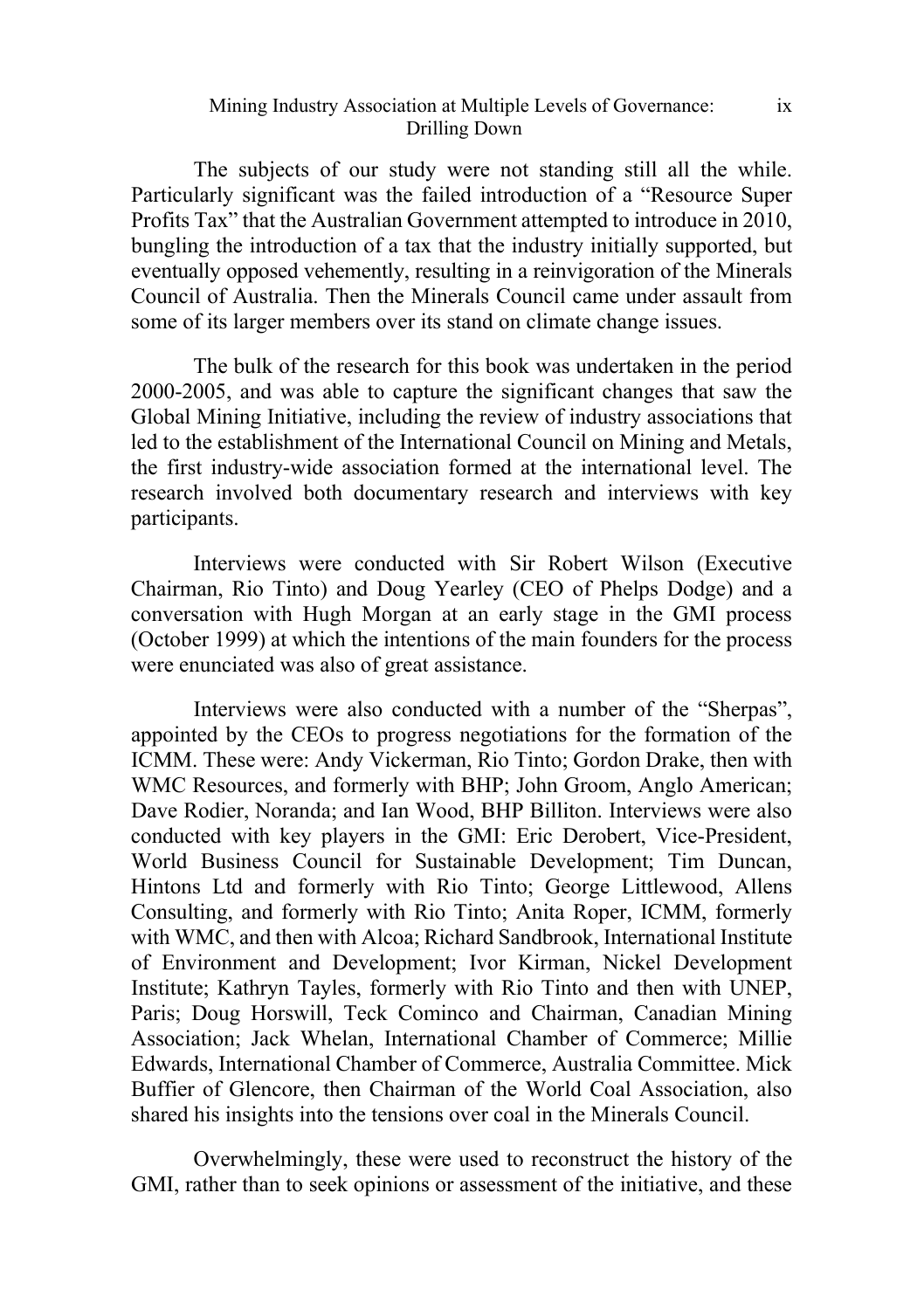oral history accounts have been triangulated with both the recollections of others and documentary sources such as the MMSD report.

Extensive documentation was available on the Minerals Council of Australia and state chamber of mines, but this was supplemented with interviews with key informants: Mitch Hooke, MCA; Dick Wells, formerly with the MCA; Ian Satchwell, MCA, and later Chamber of Minerals and Energy of Western Australia (and previously with the Tasmanian Chamber); Tim Shanahan, Chamber of Minerals and Energy of Western Australia; Karen Grady, Business Council of Australia and formerly MCA; Nikki Edwards, NSW Minerals Council; Chris Fraser, Victorian Minerals and Energy Council; Michael Pinnock, Queensland Resources Council; and Phil Sutherland, South Australian Chamber of Minerals and Energy.

We are grateful to them all for sharing their insights and inside knowledge of the processes we seek to describe, without which we could not have provided as much empirical depth.

We are also grateful to Ted Lowi, who was there at the commencement as a Partner Investigator and who provided conceptual guidance. Ted collaborated on a theoretical paper at the beginning (Kellow, Lowi and Simms, 2000) and then provided advice and criticism of early drafts during visits to Hobart in 2001 (which allowed a workshop with Marian) and the summer of 2008-09 when he taught a summer school with Phil Schmitter on a related topic "Governance in the 21st Century". Phil's views also helped adumbrate the topic. Unfortunately, Ted passed away in early 2017.

Also of great sadness was the sudden passing of my co-author, Marian Simms, in 2021 as we were finalising the manuscript. Just as the book drew on my knowledge of the mining industry and its engagement with environmental issues, Marian's knowledge, in particular, of interest groups, trade unions, the land rights issue and Australian politics were vital to the project. We spent many hours on the fringes of conferences we both attended and enjoyed many lively email discussions, and the final product is fully the fruit of her work. As she was not available to sign off on the final manuscript, any mistakes are inevitably mine.

Aynsley Kellow, Hobart, September 2021.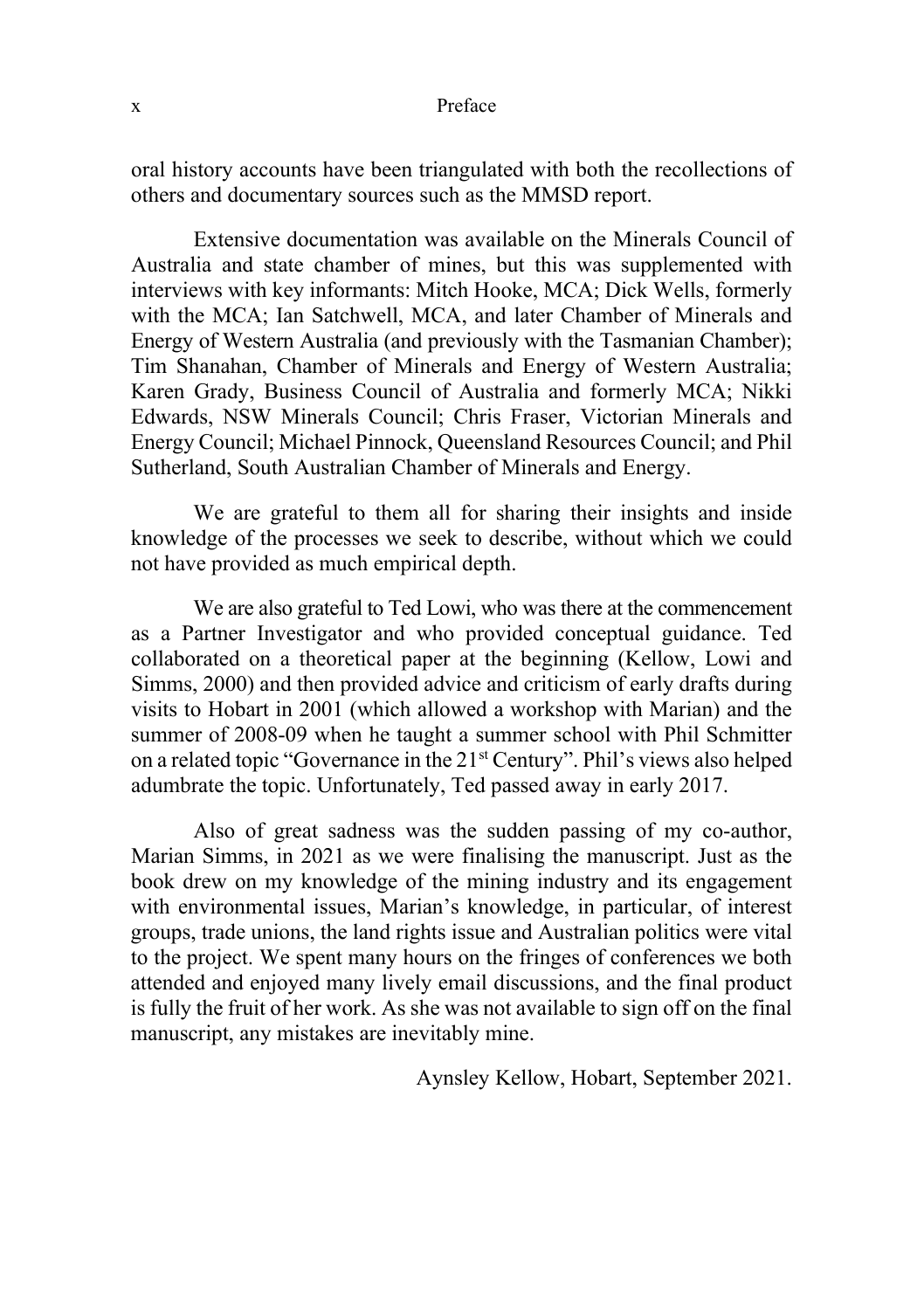# CHAPTER 1

# PUSHING BACK THE TIDE. GLOBAL POLITICS AND THE MINING **INDUSTRY**

Business has long been a global actor, but the international representation of business is problematic. Transnational corporations have long been a feature on the global landscape, but as governance has become increasingly global in character, the manner in which business engages with global governance institutions has varied according to the kind of policy in question and from sector to sector.

Global governance institutions have become increasingly complex and problematic. On the one hand, they show signs of 'licensing' civil society groups to undertake the provision of public goods, in an interesting parallel to the actions of nation-states, which under neo-liberalism often license community groups to undertake welfare functions (Kamat 2004). On the other hand, there are growing concerns about the legitimacy of such civil society groups. Global governance institutions extend from the United Nations (UN), which often seeks a regulatory function, to the so-called 'Bretton Woods' institutions—the World Bank and the International Monetary Fund (IMF)—and the World Trade Organization (WTO). Non-Governmental Organizations (NGOs) licensed by the UN include both Business International NGOs (BINGOs) and those sometimes called Public Interest NGOs or PINGOs, that have generally sought greater regulation and compliance to new international norms. The UN strategy is often twopronged: the promulgation of UN Conventions, which may then be implemented to varying degrees at the national level; and, the creation of international NGO conferences.

Formal provision for NGOs is made within the UN system, with article 71 of the UN Charter providing for 'suitable arrangements' to be made for consultation with NGOs concerned with matters within its competence. ECOSOC Resolution 1296 (XLIV) of 23 May 1968 governs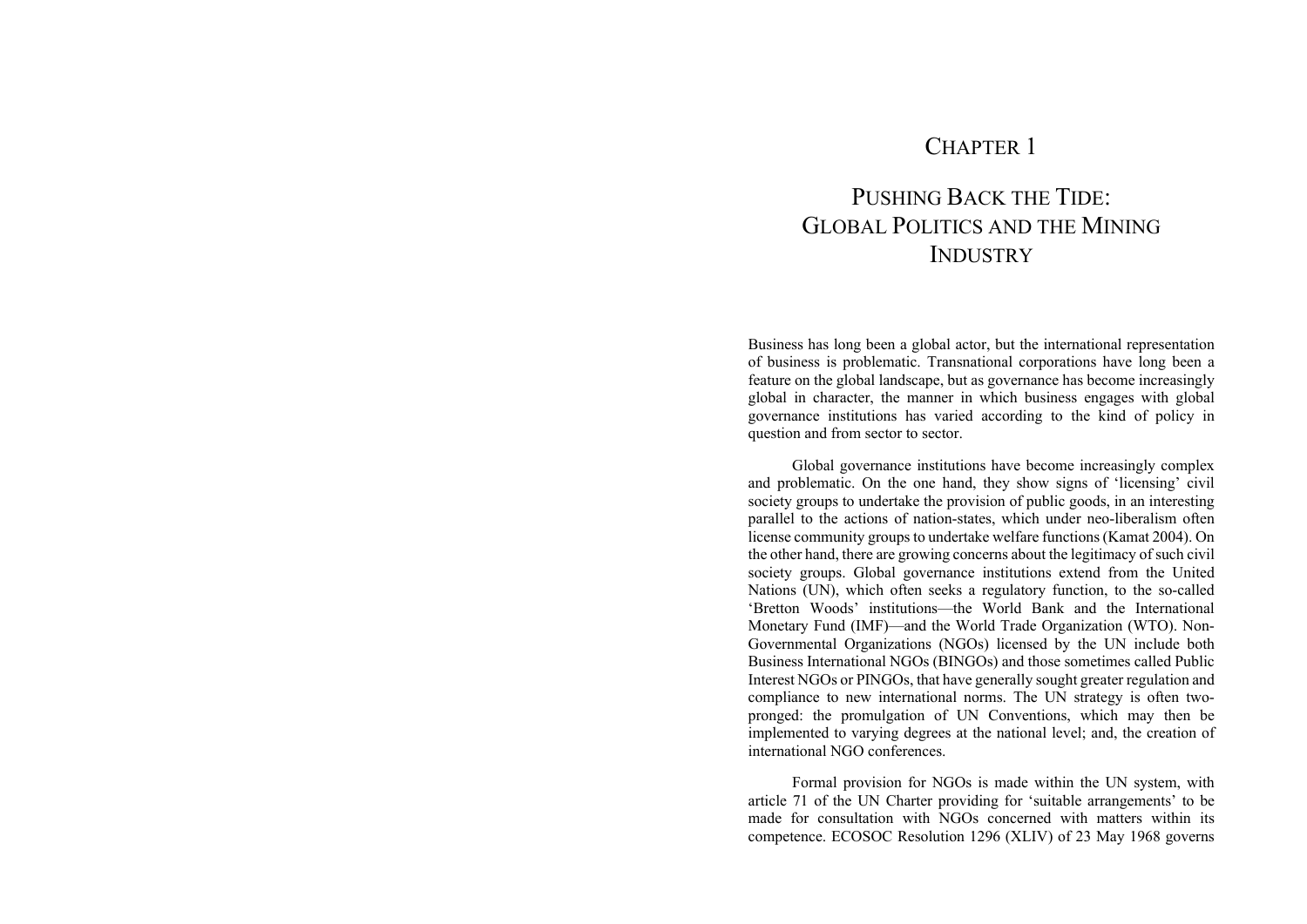these arrangements. It went on to define NGOs as providing specific relationships '....between civil organizations and the intergovernmental process' (UNRISD 1997, 11).

Four topics have become prominent since the 1970s within the UN umbrella: gender relations, including the abolition of sexual trafficking; labour regulation, including prohibitions against the labour of children; development and post-colonialism, known in the 1990s as the "North-South" dialogue; and environmental sustainability. The last-named topic has generated activism by both capital and labour.

The global sustainability agenda started with UN Conference on the Human Environment (Stockholm) 1972, and, in many ways peaked with the UN Conference on Environment and Development (Rio De Janeiro) 1992. The Kyoto Protocol to the Framework Convention on Climate Change was adopted in 1997. The movement towards globally-sanctioned regulation, on pollution in general, and carbon dioxide emissions in particular, led to a range of responses by business. The prominence of environmental NGOs such as Greenpeace created a 'countervailing' response from business. A socially-responsible business agenda emerged both in the formation of BINGOs and in the development of company level campaigns.

Business is represented globally by a peak business group, the International Chamber of Commerce, but this has its limitations, and the whole question of business representation in international politics raises important questions about how interest groups are affected by different jurisdictional levels as suggested by Lowi (2001), from the macro-level realm of international relations down to the micro-level well below the meso-level of the nation-state. In this book we discuss these questions, focusing on one sector—mining and metals—and one country—Australia where that sector is especially important and where the presence of a federal polity allows us to examine how that sector organises at each level, and how it relates to peak associations of business and labour. Mining was chosen because at the start of the period we examine it had no international business association at the international level. We explore why this was the case.

We identify the factors which have made the international arena more propitious for the mining industry since then, such that it overcame its reluctance and organized at that level. We also ask: What was the role of countervailing groups in the formation of a more well-organized mining industry group at the international level? It is important to define the many meanings of the 'international'. It includes peak associations, BINGOs, and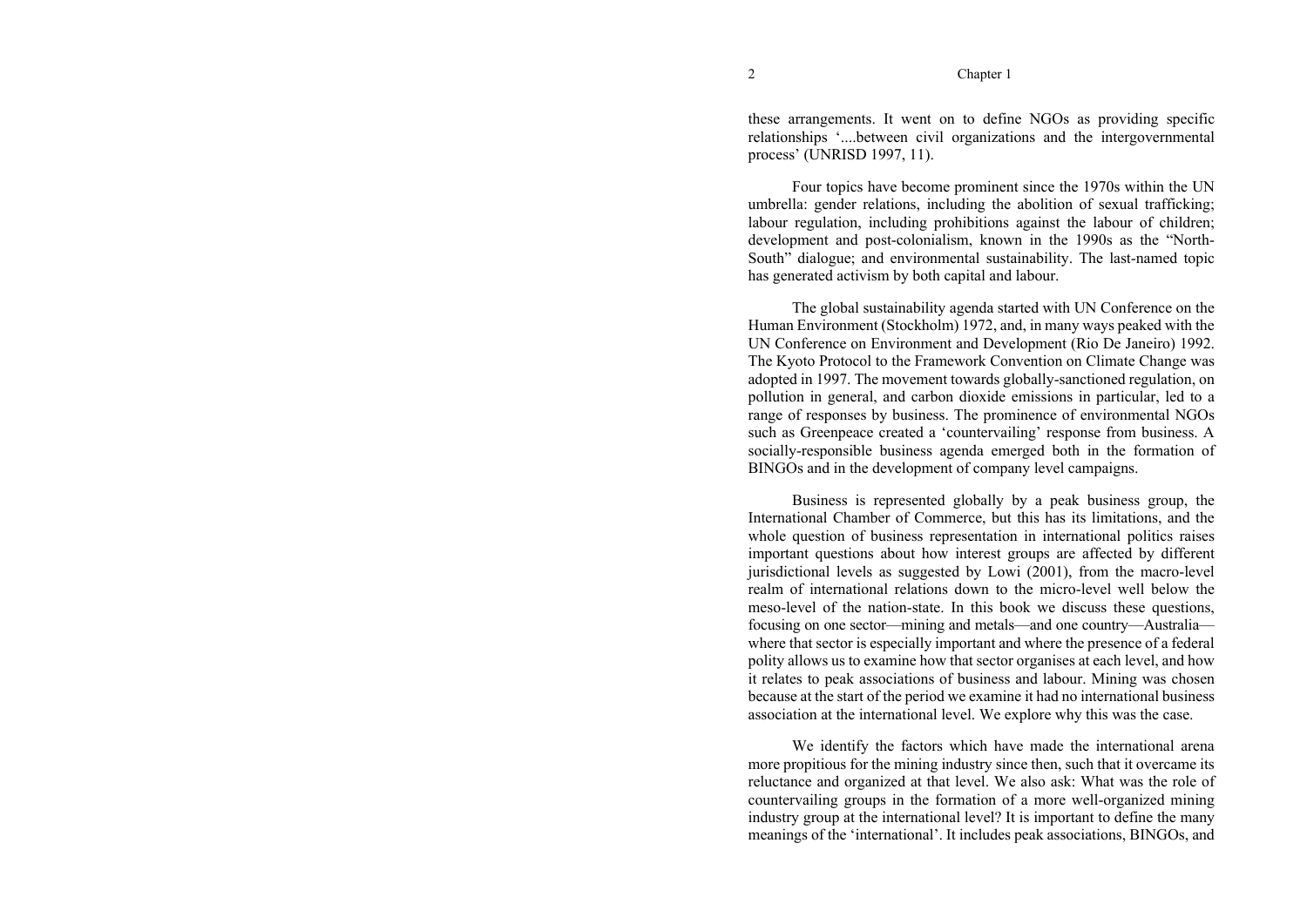media campaigns by those plus individual firms designed to sway the opinion of middle class consumers, to purchase their products and to resist the ideas and views of world-wide NGOs such as Greenpeace. This question regarding international activities takes on a heightened importance because environmental NGOs are more influential relative to business at that level than they are at the domestic level (Levy and Egan 1998; Kellow 2002), and because their influence was amplified by the use of the Sustainable Development agenda by the trade union movement internationally. This was largely in response to changes in Australian industrial relations (IR) law which encouraged the unions to socialize their conflict by going global and making linkages with environment and development groups.

We ask whether countervailing groups or some other factors have driven this increase in the associability of unions and business.

Globalization has been a significant factor, with the emergence of a global middle class of consumers, as well as greater investment opportunities fostered by the WTO, but a further question is raised, as follows: If the associability of the sector was increasing at the international level, what was happening to national and sub-national mining industry associations? National associations appear to have become less-and-less relevant for the chemicals sector, and sub-national chemicals associations appear *never* to have been significant. In the Australian states, for example, there is no sign that state chemicals associations have ever existed. We wish to explore, therefore, the changing patterns of interest association in the mining sector, and the sector's changing relationship with peak associations and labour groups at the international, national and sub-national levels.

Our research questions focus on why the sector belatedly began organizing internationally; how associations changed at the sub-national and national levels; whether factors within the industry, the emergence of countervailing groups, and/or shifts in the policy '*compétences*' at each level drove the changes; what the relationship was between the sector and peak business associations at each level of governance; how the sector's relationship with labour at each level changed, and what part (if any) this played in the formation of an international association. In short, we examine associability at multiple levels. First, in Chapter 2, we turn to a consideration of why the mining industry had not formed a business association.

The period we study covers primarily from 1990 to 2008, because the mining and minerals industry came under increased pressure in the 1990s to improve its social, developmental, and environmental performance.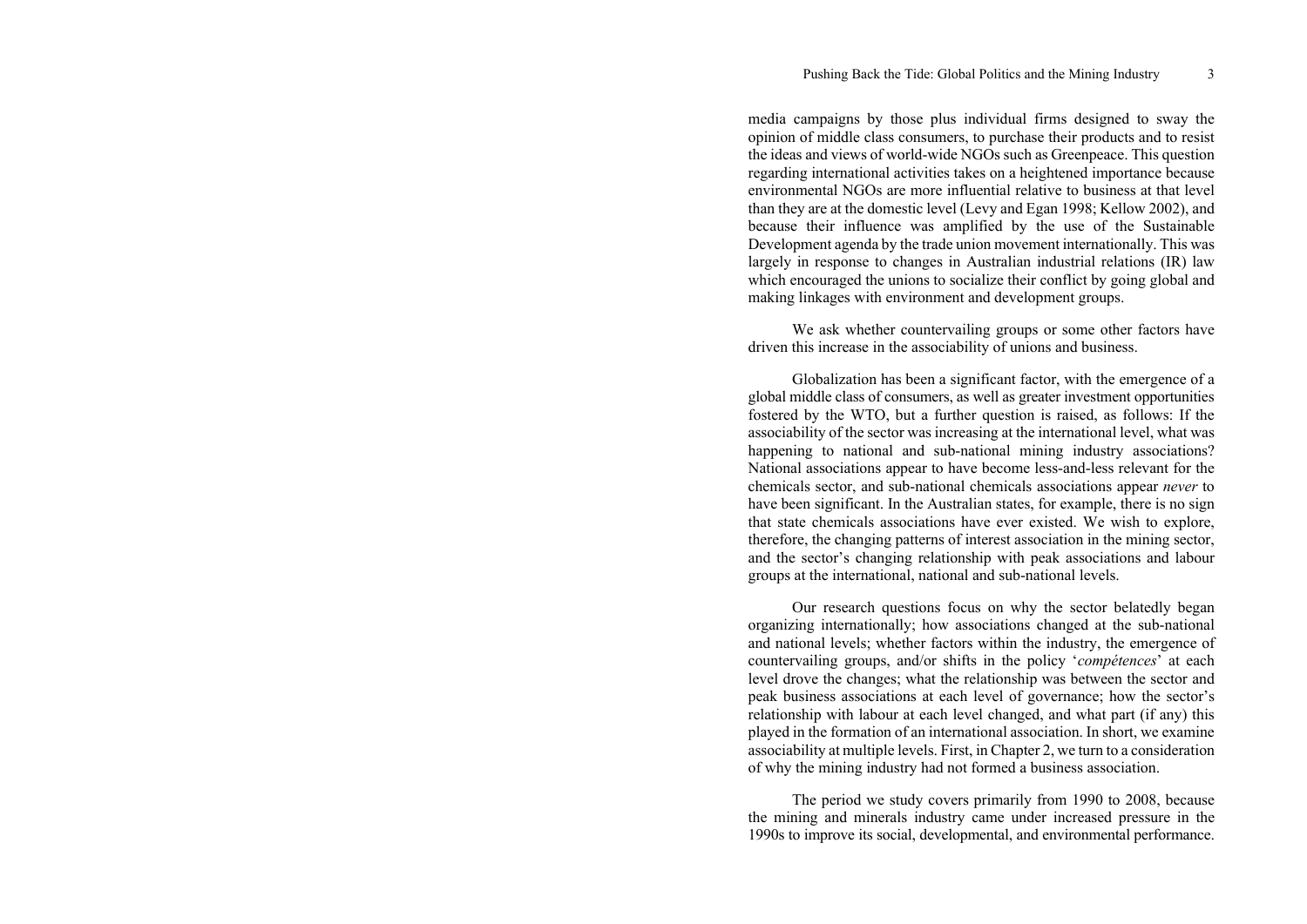(We also note some developments before 1990 and after 2008). Previously, it had little organized presence in global politics, and its sub-national organizational forms developed as the *compétences* of state and national governments changed, again largely in response to UN and other global initiatives, especially in relation to environment and development issues, brought together under the rubric of 'sustainable development.' These developments have both required business to organize globally, and changed the nature of the constitutional balance between the states and territories, on the one hand, and the Australian national government, on the other, especially in ways that have also required mining industry associations to change. Here we track how these policy changes have impacted on mining industry associations as they have sought to deal with new challenges in a globalized world.

The challenges faced by the mining industry over this period have been many-faceted, as can be illustrated by the experience of the industry in one country, Papua New Guinea. The Panguna copper mine on the island of Bougainville operated by Conzinc Riotinto of Australia (CRA, then a subsidiary of, but since 1995 a part of Rio Tinto) became caught at the center of a separatist movement seeking independence from Papua New Guinea, motivated at least in part by a desire for better returns for Bougainville denizens from the mine, which ironically closed—perhaps never to reopen—as a result of the conflict.

The Papua New Guinea government, pressured by the loss of taxation revenues and foreign exchange earnings, was then caught in a poacher-gamekeeper dilemma over its equity holding in the Ok Tedi copper and gold mine, majority-owned by BHP. BHP had originally preferred to exploit only the gold-rich ore that sat atop the larger copper-gold deposit. The PNG government had insisted as a condition of developing the mine that BHP develop the whole deposit, giving rise to considerably more mine tailings than would have resulted from a gold-only operation. The area had very difficult terrain, peppered with limestone caves, and was subject to tropical rainfall. An attempt was made (at a cost of tens of millions of dollars) to construct a tailings dam under these difficult conditions, but a flood washed it away.

The PNG government had taken equity in the project, and was thus doubly compromised: not only did it benefit from foreign exchange earnings, taxation and the purchase of labour and other services by the mine, but it had a direct interest in the profitability of the mine. When the question arose as to whether Ok Tedi should be permitted to continue to operate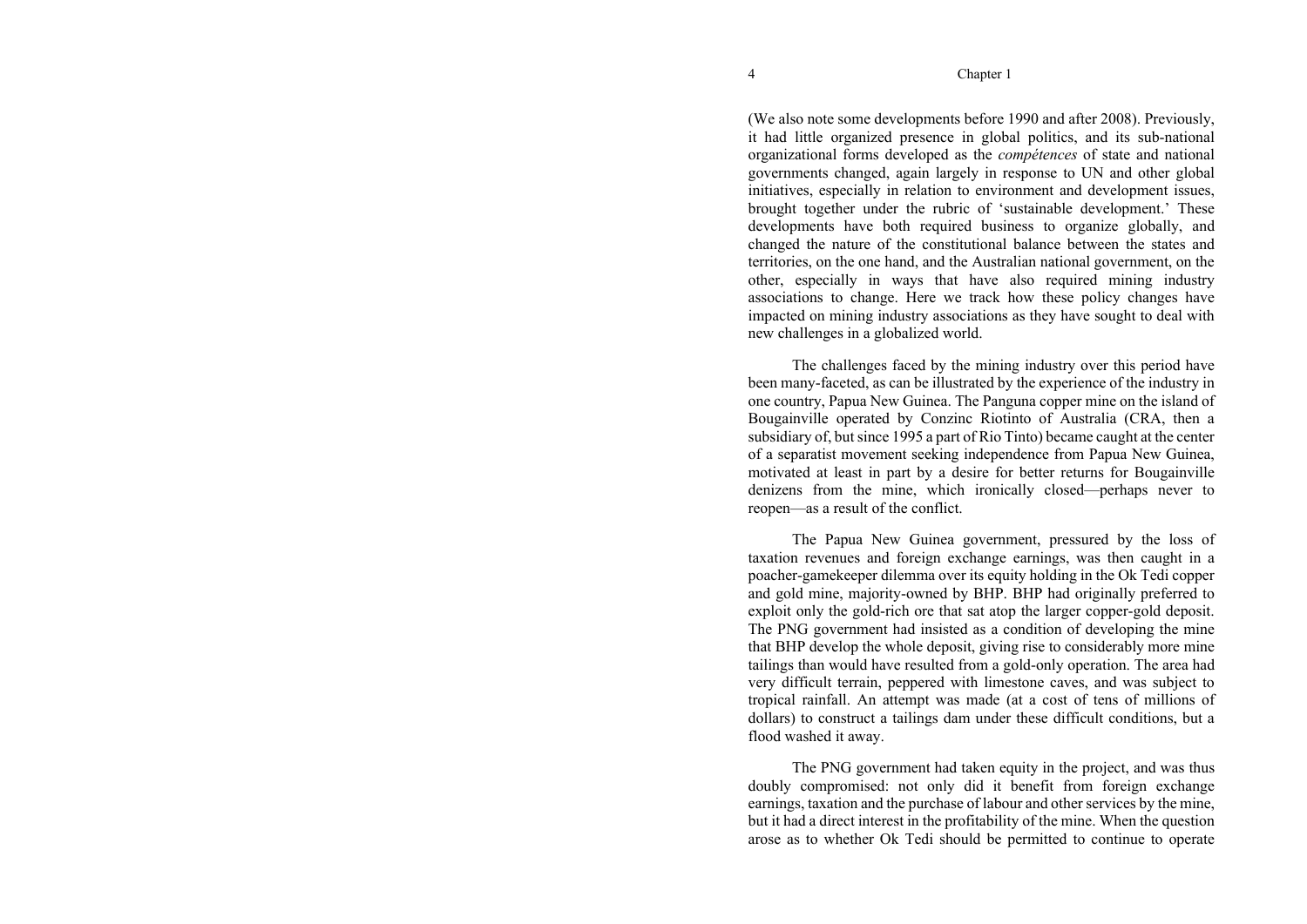without a tailings dam, the PNG government not just permitted it, but actively encouraged this course. After the loss of Panguna in 1989, Ok Tedi was even more important to the PNG economy, as a source of both foreign exchange and tax revenue. Operating Ok Tedi without a tailings dam had a devastating impact on a large section of the Fly River, and gave rise to a class action by landholders in the Australian courts, which BHP settled out of court, later quitting its interest in the mine (which nevertheless continued to operate) and placing its compensation payment for landholders into an independently administered trust fund.

Similar problems became apparent with mining activities elsewhere, especially but not exclusively in the developing world. Gold mining, which almost universally relies on the use of cyanide in ore treatment, was especially problematic, with tailings dams failing at Omai in Guyana in 1995 and at the Esmeralda mine in Romania in 2000, causing widespread fish kills. Esmeralda, a small Australian-owned company, went into liquidation when faced with the clean-up costs from the disaster, which killed fish downstream in Hungary. The emergence of the sustainable development agenda internationally focused attention on both environmental performance and community relations, especially with the indigenous people who often inhabited the land under which mineral ores were to be found. Moreover, more traditional countervailing groups such as trade unions were willing to build coalitions to exploit such issues for their own ends, as we can see with a brief case study that raises questions (central to our theoretical concerns) about whether the belated formation of a mining industry association at the global level was a response to such campaigns, or a response to the salience of policies developed at that level.

# **The Campaign Against Rio Tinto**

In February 1998 a visiting group of Dyak people attended a stop-work meeting of coal miners, members of the Construction, Forestry, Mining and Energy Union (or CFMEU) in the Hunter Valley in Australia, seeking support for their grievances over the impact of Rio Tinto's mining operations in Kalimantan, Indonesia on their environment and their traditional lifestyle. Their translator put their case, and the Australian workers followed the presentation with a thunderous chant of 'The workers, united, will never be defeated!' The Dyaks initially recoiled, intimidated by this chant, but—according to a report in the *Newcastle Herald* (February 3, 1998)—eventually they seemed to understand its meaning and began raising their fists in defiance, bringing further cheers from the crowd.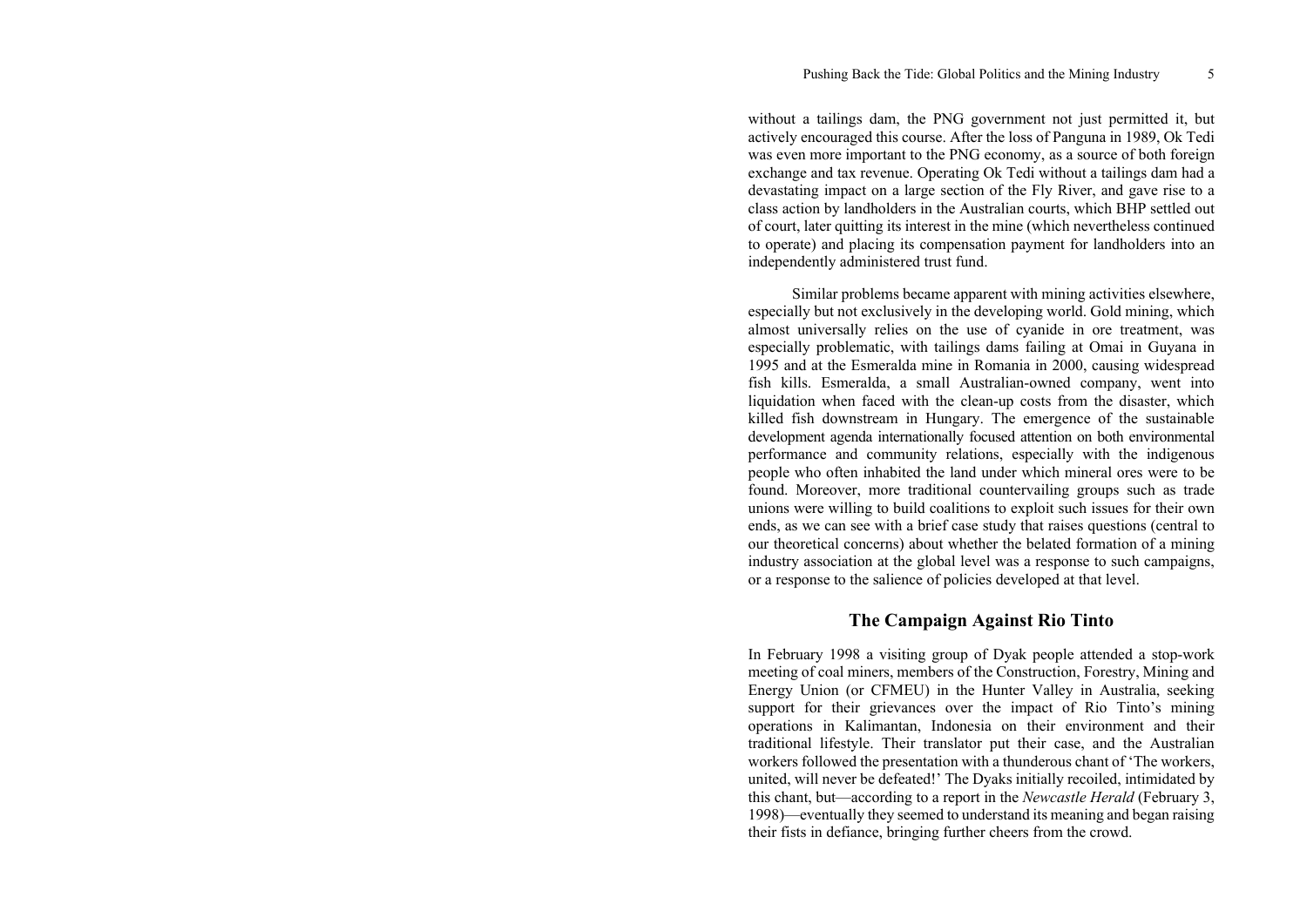This unlikely clash of cultures was one of the first public manifestations of a global campaign against Rio Tinto over its environmental performance and treatment of indigenous people. It came after a meeting in November 1997 between the CFMEU and Vic Thorpe, general secretary of the International Federation of Chemical, Energy, Mine and General Workers Union (ICEM), where it was agreed to devise a strategy to attack Rio Tinto. The Australian union and its international counterpart considered a range of environmental, consumer and land rights issues they believed had the potential to embarrass the London-based Rio Tinto. No definitive policy decisions were taken at this November meeting, but it was decided to hold a three-day meeting in Johannesburg in January 1998 to further canvass the issues. In South Africa, former Australian Labor prime minister (and former union leader) Bob Hawke addressed the 45 delegates from 14 countries attending the anti-Rio Tinto planning meeting.

Later in 1998, during Metals Week, an annual gathering and dinner every October associated with the London Metal Exchange, $\frac{1}{1}$  ten of the world's largest mining companies established the Global Mining Initiative (GMI) to explore how the industry could engage with the sustainable development agenda. Within a year, these companies and some 20 others commissioned the International Institute for Environment and Development (IIED) in London, through the World Business Council for Sustainable Development (WBCSD), to conduct what was named the Mining, Minerals and Sustainable Development (MMSD) project. This was an independent two-year project which sought to involve relevant stakeholders to try to develop an understanding of how the sector could make a transition to sustainability. A parallel process in the GMI saw a review of industry associations, culminating in the establishment in October 2001 of the first broad-based sector organization at the international level, the International Council on Mining and Metals (ICMM), which would be charged with developing an industry response to the issues of sustainable development.

<sup>&</sup>lt;sup>1</sup> The London Metal Exchange (LME) is a market in which refined copper, aluminium, nickel, lead, zinc, tin, and silver are bought and sold, for delivery either immediately or at fixed dates in the future. LME prices are used world-wide as the basis price for transactions in these metals (with the exception of silver), and for products upstream (such as ores and concentrates) and for downstream products, and even scrap prices. Most LME contracts are hedging transactions and only an estimated 5 percent of the metals produced annually are physically traded through the LME, with most metal normally sold directly or through merchants. The total value of the trade was historically around \$US 12 trillion annually. (Clow 1992).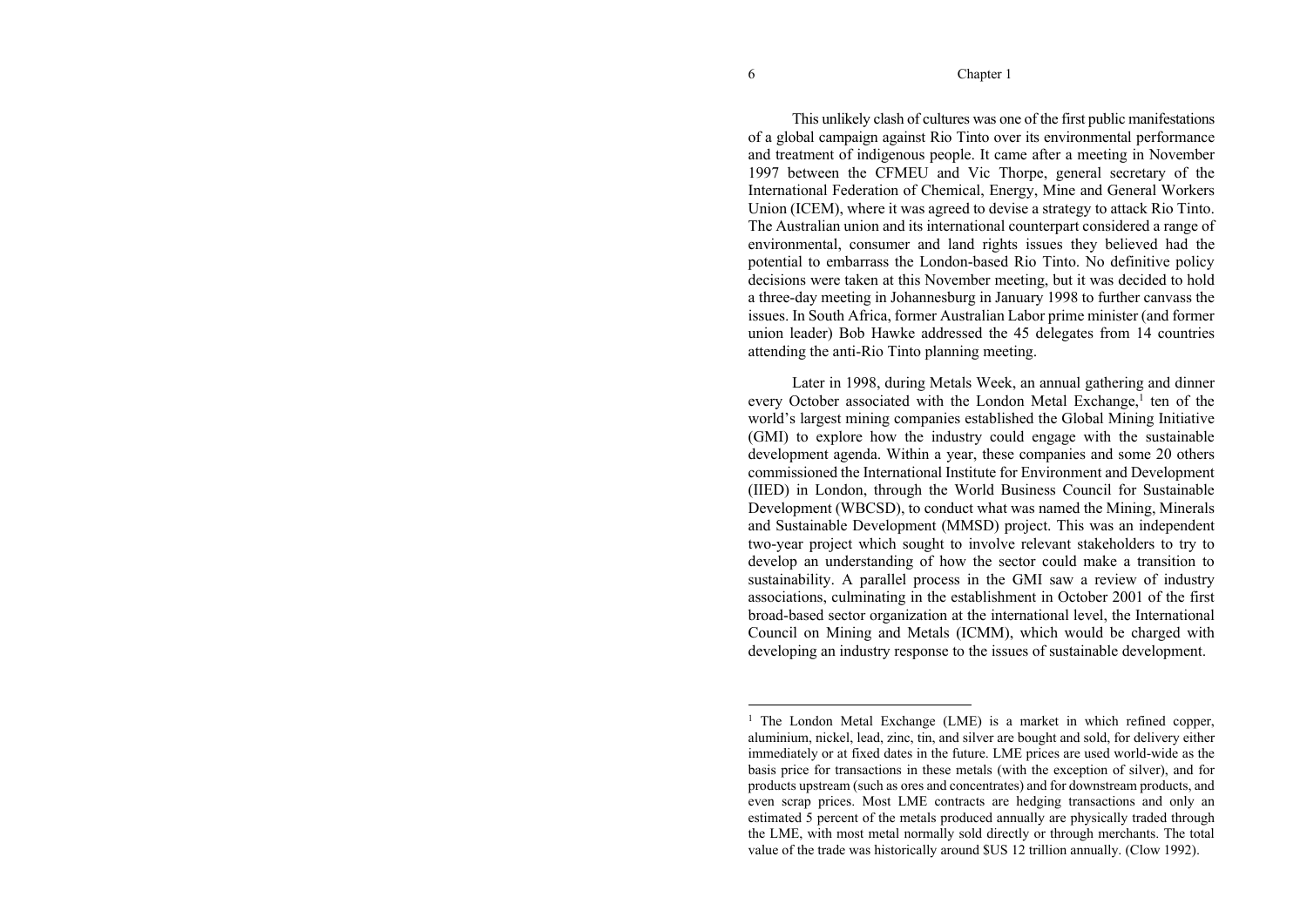To what extent, if any, were these developments linked? Was the GMI a response to the campaign against Rio? Certainly, Rio Chairman Sir Robert Wilson was identified as playing a prominent role not just in these events, but in responding in order to blunt developments at the Johannesburg meeting in 1998 and in playing a leading role in the industry response, and Rio seemed to be the prominent target of this and similar campaigns. Rio Tinto's Kelian gold mine in Kalimantan, from whence the Dyaks came, had twice been shut by blockades by protestors, which had trimmed its returns. It also had a 14 percent stake in Freeport Indonesia, the operator of Grasberg, the world's largest gold mine, and a 40 percent stake in some of its lucrative expansion activities, including Kucing Liar (*Weekend Australian* 27-28 May 2000). Freeport was the target of international campaigns and became intertwined with the separatist politics of the Free Papua Movement (OPM). The Rainforest Action Network and Project Underground ran a campaign against Freeport-McMoRan from 1995 which Manheim (2000, 342) suggests might have been related to the Rio campaign.

Campaigns initiated by unions had also been conducted against other mining companies, including Phelps Dodge (1983, 1998), Agip mining subsidiary ENI (1988-89), and Kaiser Aluminium (1998), so Rio was not alone, but it was one of the global mining giants. The GMI and the increased level of organization of the industry at the international level thus appeared at least to come in response to the activities of 'countervailing groups'. This would suggest that a society-centred explanation of interest group formation might be preferred to those which seek to explain this in terms of the characteristics of the state (or some similar 'reciprocating agent' at the international level). The question of interest group formation and maintenance in an increasingly globalised world is thus one which demands more detailed analysis. Relationships between firms and groups representing their industrial sectors, between sectors and countervailing groups, and between peak associations of business and labour now occur at sub-national, national, and transnational levels, and they require explanation.

As we shall see, as with these other campaigns, the international campaign against Rio had more to do with the campaigners' weakness in domestic-level industrial relations than with environment and development, and while Sir Robert Wilson was an important player, others were as, if not more, instrumental in initiating and driving the GMI, which was more a response to an emergent policy agenda advanced by international governance structures than a direct response to NGO campaigns. Further, the GMI had as much to do with issues of improving industry financial performance as with sustainable development. The debate over sustainable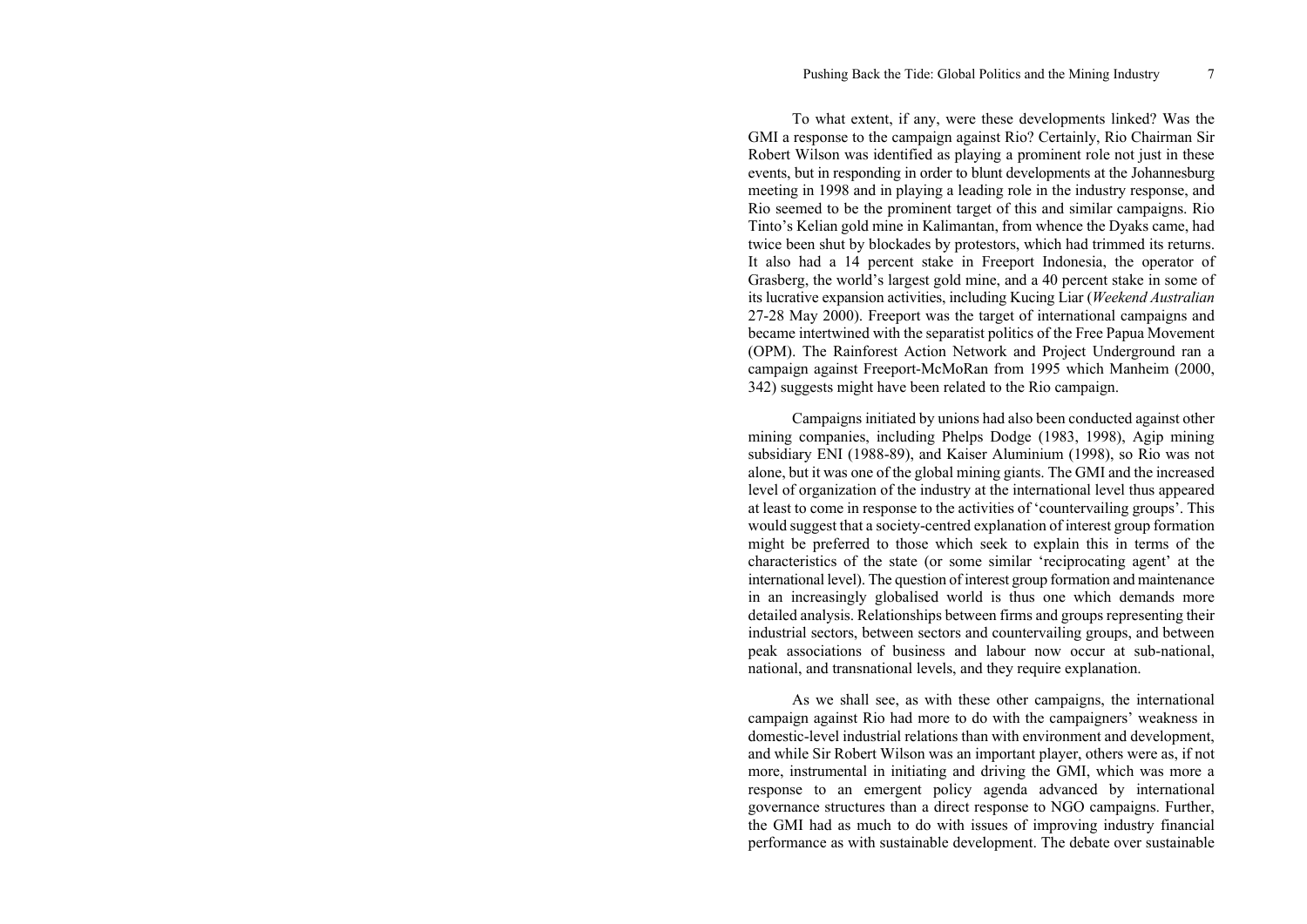development therefore was not solely about reconciling development in the Third World with environmental concerns, but also served as a medium through which other agendas were addressed, by both labour and capital, rather than an issue solely of concern on its own merits. It provided the basis for an expansion in the scope of industrial conflict, which was in the interests of the unions.

For the unions, sustainable development provided a means whereby their weakness in the industrial relations arena nationally could be remedied by a campaign which was not just socialised, but globalised. It was an extension to the global stage of Schattschneider's (1960) dictum that the loser in any conflict will socialise the conflict to draw in other participants to change the balance of power. While any issue is likely to see the 'whirlpooling' of different agendas being drawn into the maelstrom, the process is not random and actors seek to expand or limit the scope of conflict by making or breaking linkages with other issues.<sup>2</sup> For the industry, sustainable development was an agenda which was important for its continued financial performance (which had been historically poor) and its continued 'licence to operate' (a concept that emerged in the mining industry in the mid-1990s). This is not to say that there was not concern on both sides for the issues of environment and development (especially as they relate to indigenous people) which come together under the rubric of sustainable development. Rather, the point is that sustainable development also meant other things to each side, and there was at best a somewhat incidental connection through sustainable development which gave the illusion that the GMI was a response to the union campaign against Rio and (to a lesser extent) others.

The meeting of Dyaks and miners in the Hunter Valley clearly indicated that a linkage had been made between industrial relations and the issues concerning indigenous people which are part of the sustainable development agenda. The campaign against Rio Tinto gave prominence to its corporate conduct in the Third World, but these were in reality concerns added to the traditional issues of industrial relations that were of greater concern to the trade union movement. The 'local' (in the form of industrial relations at a Hunter Valley mine) now had the potential to 'go global.' The mining industry, however, found itself both without a global champion (in the form of an industry association) and ill-equipped to contest those things

<sup>2</sup> While the notion of 'whirlpooling' is usually attributed to Henning (1970), it should be noted that he attributed the concept to Ernest S. Griffith (1956, 127).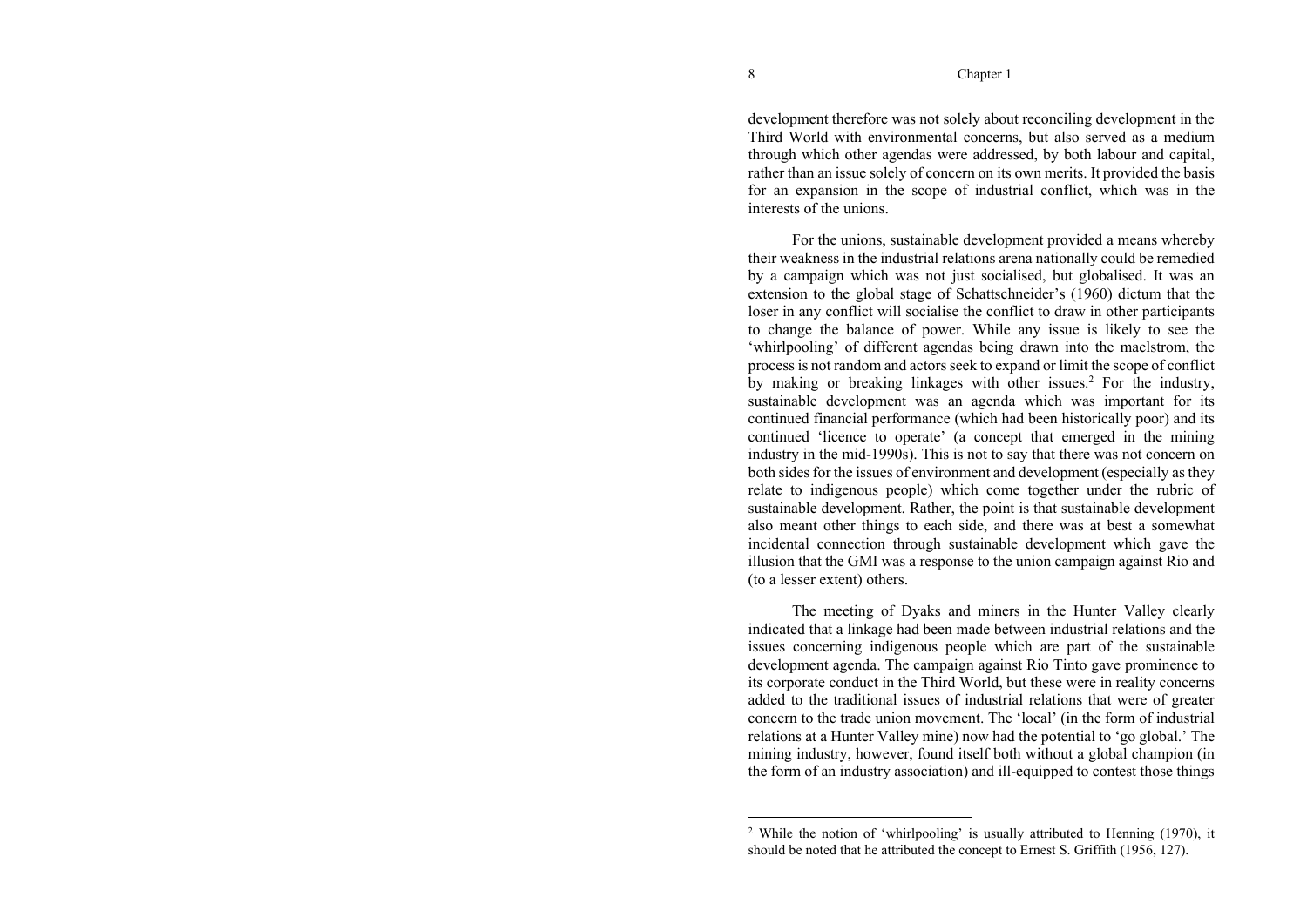that might do it harm at a sectoral level, rather than just at the level of the individual firm.

Ultimately, as the Rio case shows, there was potential to link such issues to what can be called 'redistributive' issues, which involve capital and labour in peak associations (Lowi, 1964). For this reason, we will consider later not just the association of firms into sector groups at state, national and international levels, but the relationship between these organizations and peak business groups—*and* we must also consider briefly what was happening with organised labour.

The extent to which the concerns about Rio's performance in the Third World were secondary to the issues of industrial relations can be seen by asking just how serious the threat Rio posed to the Third World was. And, reversing the question, by asking how serious the threat of a campaign based on Third World concerns was to Rio. It is easy to overestimate the importance of both threats, as Rio had relatively *little* exposure to developing countries. Rio's assets were located 45 percent in Australia, 40 percent in North America and 3 percent in Europe—88 percent in 'old' (First and Second World), politically stable areas. Only 3 percent of Rio's assets were in Africa and 5 percent in South America (Gottliebsen 2002). Industrial relations in Australia, the location of the largest share of its assets, was a much more significant factor, though there was good prospectivity outside its traditional areas of investment, and its reputation in these areas was important.

Rio had gained a reputation for aggressive industrial relations at its iron ore mines in the Pilbara region of Western Australia. The rewards for the company were significant: Rio had improved vastly the productivity of its Hamersley Iron subsidiary in the Pilbara, with tonnes per employee rising 4.5 times over 20 years (Gottliebsen 2002), and it had acquired Robe River where aggressive labour relations had been pioneered in the 1980s. A key to this had been the introduction of individual employment contracts under the Western Australian (Richard) Court government's industrial relations policy, which effectively shut the unions out of the mines.

The election of a Liberal-National coalition government and the defeat of the Australian Labor Party (ALP) nationally in 1996 heralded a new era in industrial relations in Australia, which provided Rio with an opportunity to bring its industrial relations practices from its iron ore mines in the West to its coal mines in the East. This was largely because the new legislation (the *Workplace Relations Act 1996*) not only provided for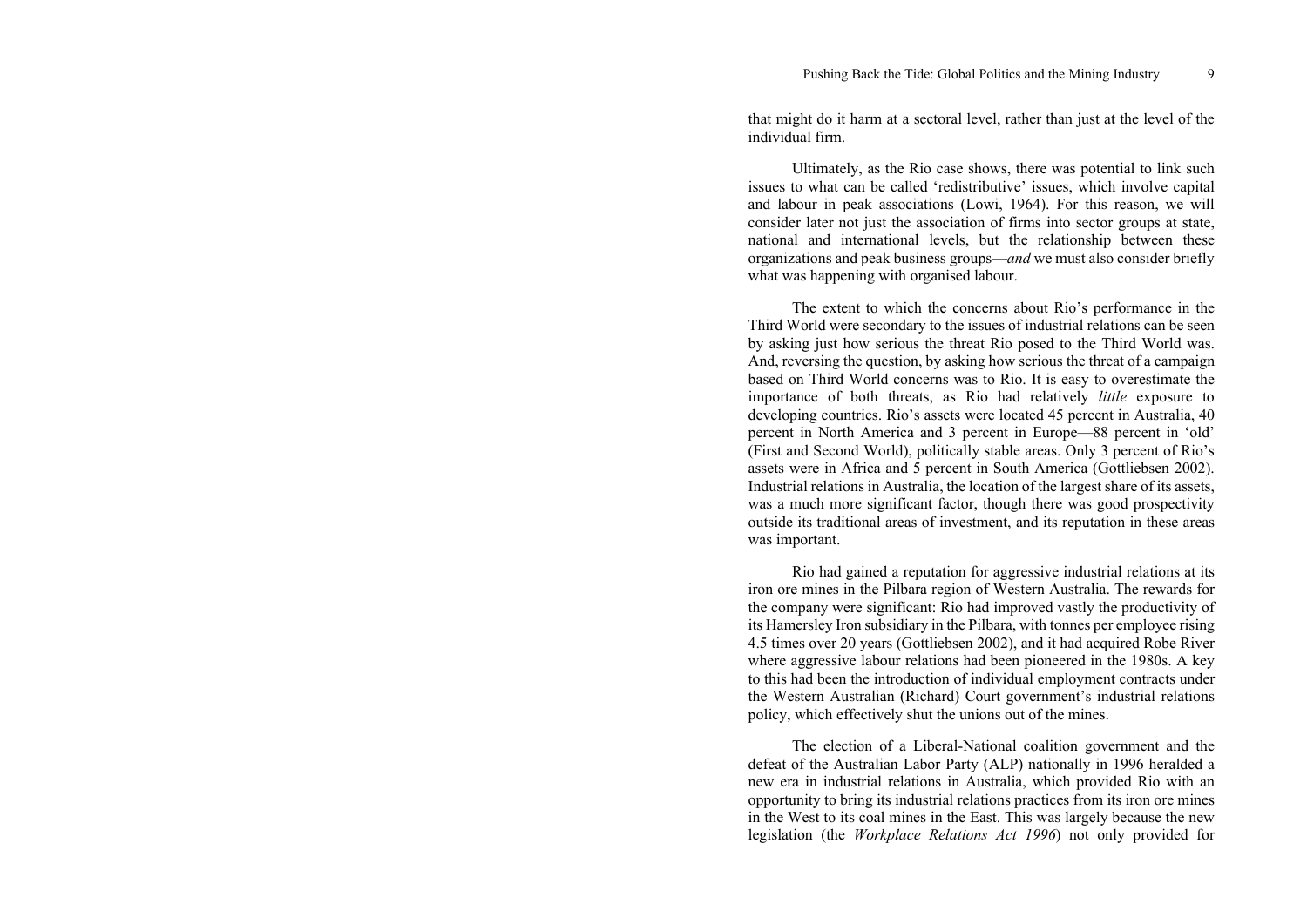individual work contracts but prohibited so-called secondary boycotts on the threat of substantial penalties and the possibility of damages being awarded against unions. Secondary boycotts had previously limited attempts at industrial relations reform in the coal industry because, in the event of an industrial dispute involving the coal mining union (the CFMEU), the waterfronts would likely be closed down under secondary boycotts by the maritime unions, inflicting heavy costs on the substantially export-oriented industry. Ironically, the first major test of the 1996 legislation involved the dockworkers of the Maritime Union of Australia (MUA), breaking restrictive work practices which had previously resulted in poor 'lift rates' in container cargo terminals, after a bitter dispute.

The MUA set a precedent for the CFMEU campaign against Rio in the 1997 waterfront dispute when it received support from the International Transport Workers Federation (ITWF) to threaten an international ban on shipping. The ICEM was briefed subsequently by the ITWF on the strategy of international campaigns. The resort by the MUA to international support in itself indicated the new realities, because its power to close ports in the days before the *Workplace Relations Act* usually would have sufficed. Economic liberalisation on cabotage also meant fewer crews on ships involved in international trade from Australian ports were now Australian nationals and were therefore not likely to be MUA members. The new industrial laws on secondary boycotts meant the MUA was forced to pursue an international campaign.

The international campaign against Rio Tinto followed immediately from the failure of the CFMEU to get Rio to change its industrial relations policies at the Hunter Valley No 1 mine. The CFMEU was forced to seek allies offshore because it could not win the battle on the ground or in the Industrial Relations Commission, after a full bench verdict overturned a decision to arbitrate the Hunter Valley No 1 dispute. The CFMEU attempted to portray Rio Tinto internationally as a pariah because the company was seeking reform of work practices while attempting to sideline the CFMEU. Individual work contracts posed a threat not so much to workers' incomes as to the union itself, since the company was seeking better productivity by weakening restrictive work practices rather than wage cuts, and individual contracts between the company and workers would have sidelined the **CFMEU** 

Restrictive work practices in place in the Hunter Valley included: restrictions on freedom to use contractors, part-time, temporary or casual labour on any work as required; restrictions on the right to allocate overtime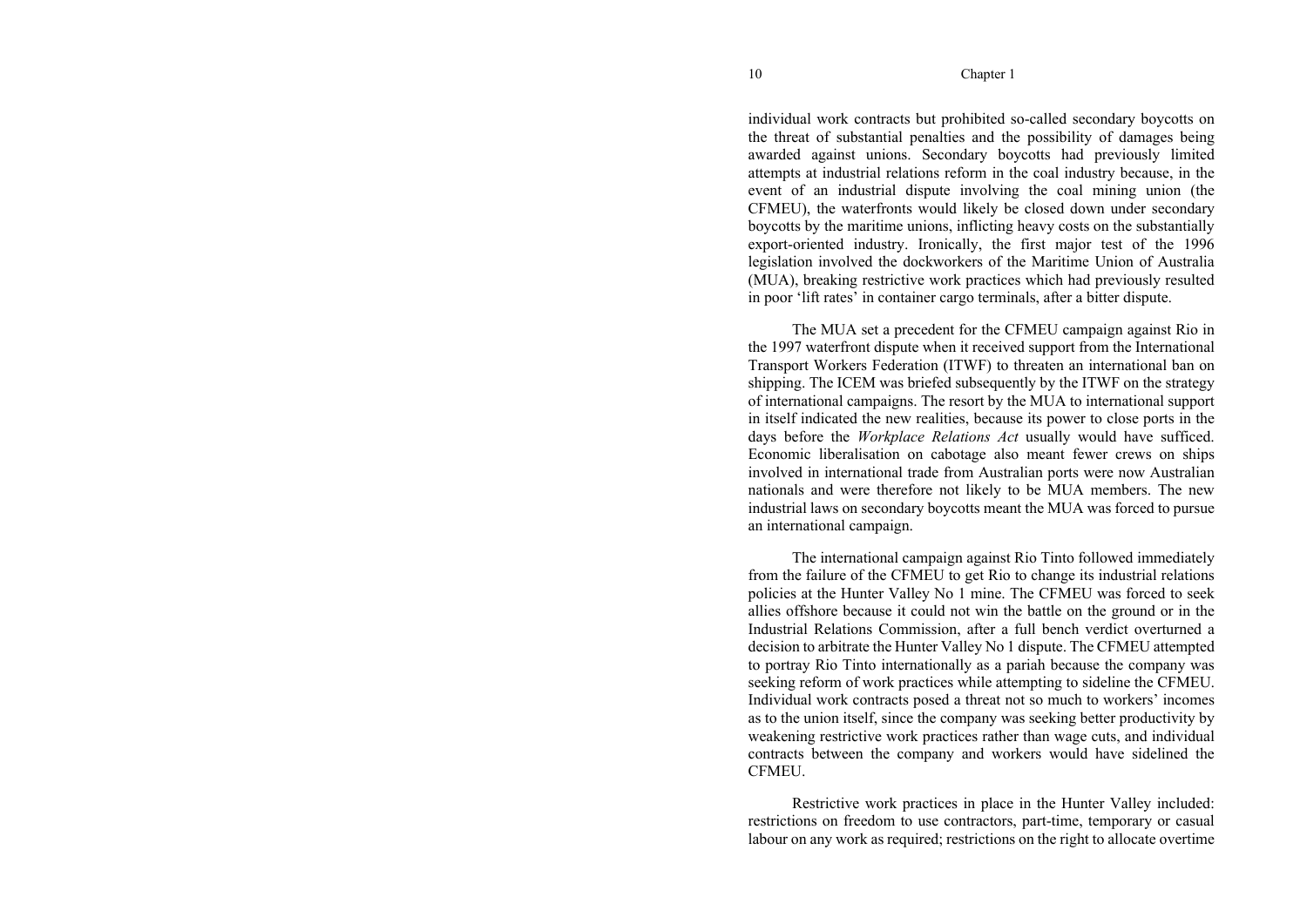at management's discretion, rather than through a union seniority list; the right to hire and fire on 'merit' as decided by the company in place of recruitment from a union list of retrenched miners; and retrenchment on a 'last on, first off' basis. The company offered a substantial \$10,000 a year pay rise as an inducement as well as concessions in superannuation and medical benefits to anyone accepting an individual contract, but all but seven of the 430 workers at the Mt Thorley mine refused the contracts, insisting instead on a collective agreement, and commencing a five week strike which ended with Rio securing reform, but the CFMEU securing continued representation.

So in the extension of individual work contracts from the Pilbara to the coal mines of the Hunter Valley the CFMEU was seriously weakened by the secondary boycotts provisions of the *Workplace Relations Act*. The eventual gains for the company were even more spectacular than they had been in the Pilbara, with new Rio CEO Leigh Clifford achieving similar gains in coal mine productivity over five years to those that had been achieved in iron ore over a decade, with productivity increasing 3.5-fold at the Blair Athol mine and a similar increase over five years at the Mt Thorley mine (Gottliebsen 2002).

This occurred in a context where the labour movement in Australia was already in some trouble, in both its political and industrial wings. The poor performance of the ALP federally over the decade until 2007 is wellenough known, and its membership had also been in decline. Just as important was the decline in membership of the trade union movement, with which it is formally affiliated (on a state and territory basis).

In a column published in the *Weekend Australian* on 3-4 June 2000, the newspaper's political correspondent, Ian Henderson—a former assistant national secretary of the ALP—pointed out just how significant had been the decline in trade union membership in Australia. In August 1999 1,878,200 people were recorded as trade union members in an official survey. This represented only 25.7 percent of employees overall. Membership was a mere 19.6 percent of employees in the private sector workforce, and it continued to fall to 19.1 percent in 2000 and 17.6 percent by 2003. By August 2003, only one in five female employees and less than one in four males were members of a trade union, although almost 47 percent of public sector employees were (ABS Series 6310.0). By 2106, membership was only 10.4 percent in the private sector and 38.5 percent in the public sector. The changing face of unionism is reflected in the fact that the then president of the peak Australian Council of Trade Unions (ACTU) was a woman who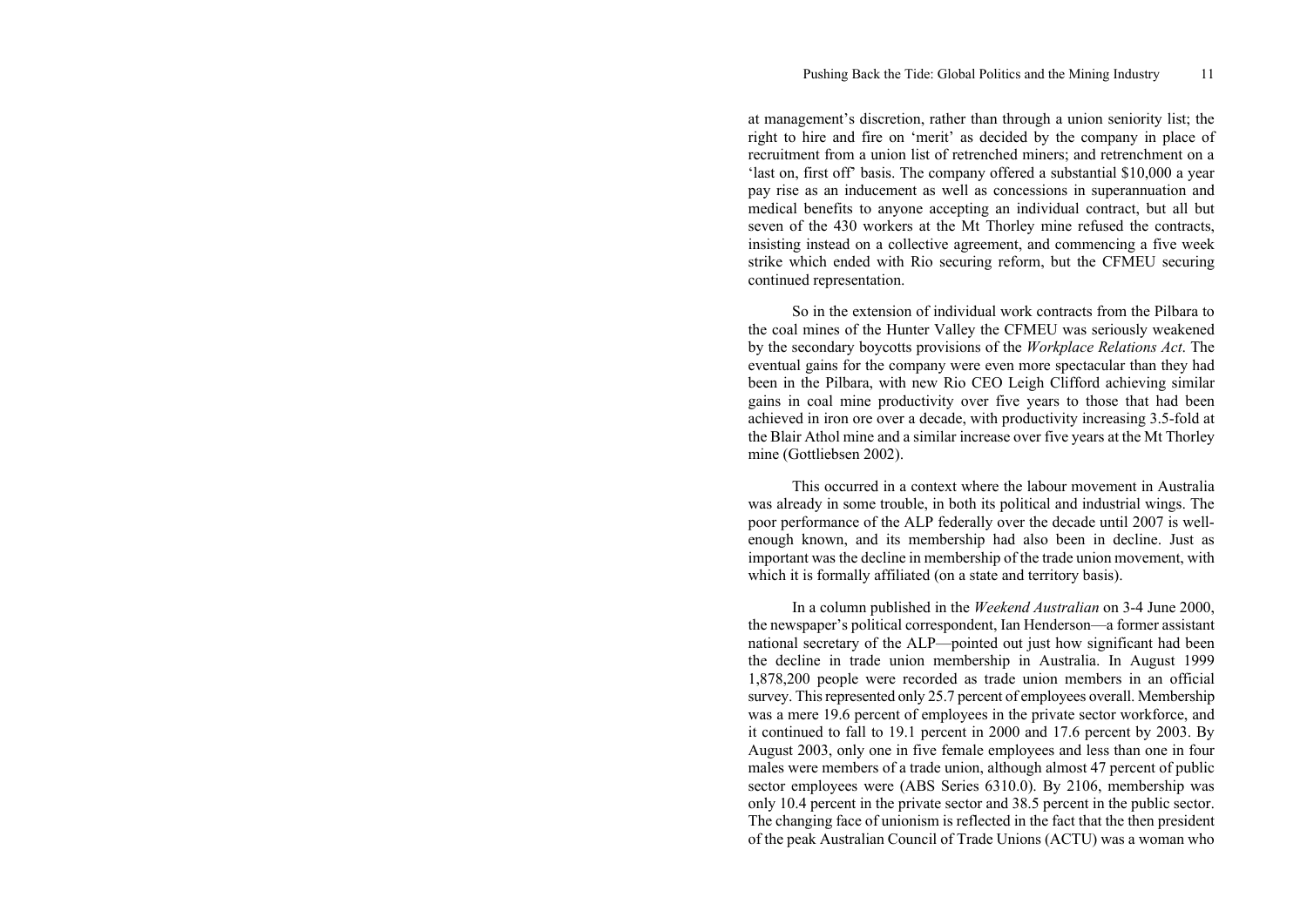rose through the teaching sector. Gone were the days of blue-singleted blokes dominating unions; service unions were now the powerbases, and the services were more likely *public* services at that. However, a number of senior male union officials, who identified strongly with blue collar workers, rose to national prominence after 2005, largely through media campaigns, and this provided a platform for entry into national politics, via ALP endorsement. By way of contrast, 40.6 percent of the adult workforce were direct shareholders in 1999 and 54 percent were shareholders when indirect shareholding in superannuation and managed funds was taken into account. The number of direct shareholders was 5.7 million—three times the number of union members.

This changed the face of politics, with large numbers of people having interests not just in maximising income and wealth through wages and salaries, but through the profitability of business. Unions, particularly those in traditionally strong sectors such as extractive industries, came under threat. The CFMEU, in particular, was thus angered by the use of individual work contracts by Rio and its plans to change work practices at its Hunter Valley coal mines, and this is a fundamentally important factor in understanding why it and its brother unions sought to expand the conflict internationally, and to the additional domains of human rights, environment and indigenous rights.

# *The Rio Campaign Goes Global*

As noted above, the first signs of the union-led campaign against Rio came in 1998, when ICEM held a meeting in Johannesburg and decided to target Rio. ICEM represented 467 industrial trade unions in 132 countries, covering 20 million workers. Many of these were employed in the mining industry. A key activity of ICEM was negotiating and monitoring global agreements with multinational companies.

This meeting had the objectives of developing a global profile of the company, establishing an international framework for unions dealing with it, and devising a strategy for pressuring Rio Tinto. In a report on this meeting, ICEM focused not just on industrial relations issues but included human rights, environment and indigenous people issues. It then produced two 'white papers' (*Rio Tinto—Tainted Titan* and *Rio Tinto—Behind the Facade*) for the company's 1998 and 1999 annual meetings. In order to take the campaign to the shareholders, CFMEU national secretary, Mr John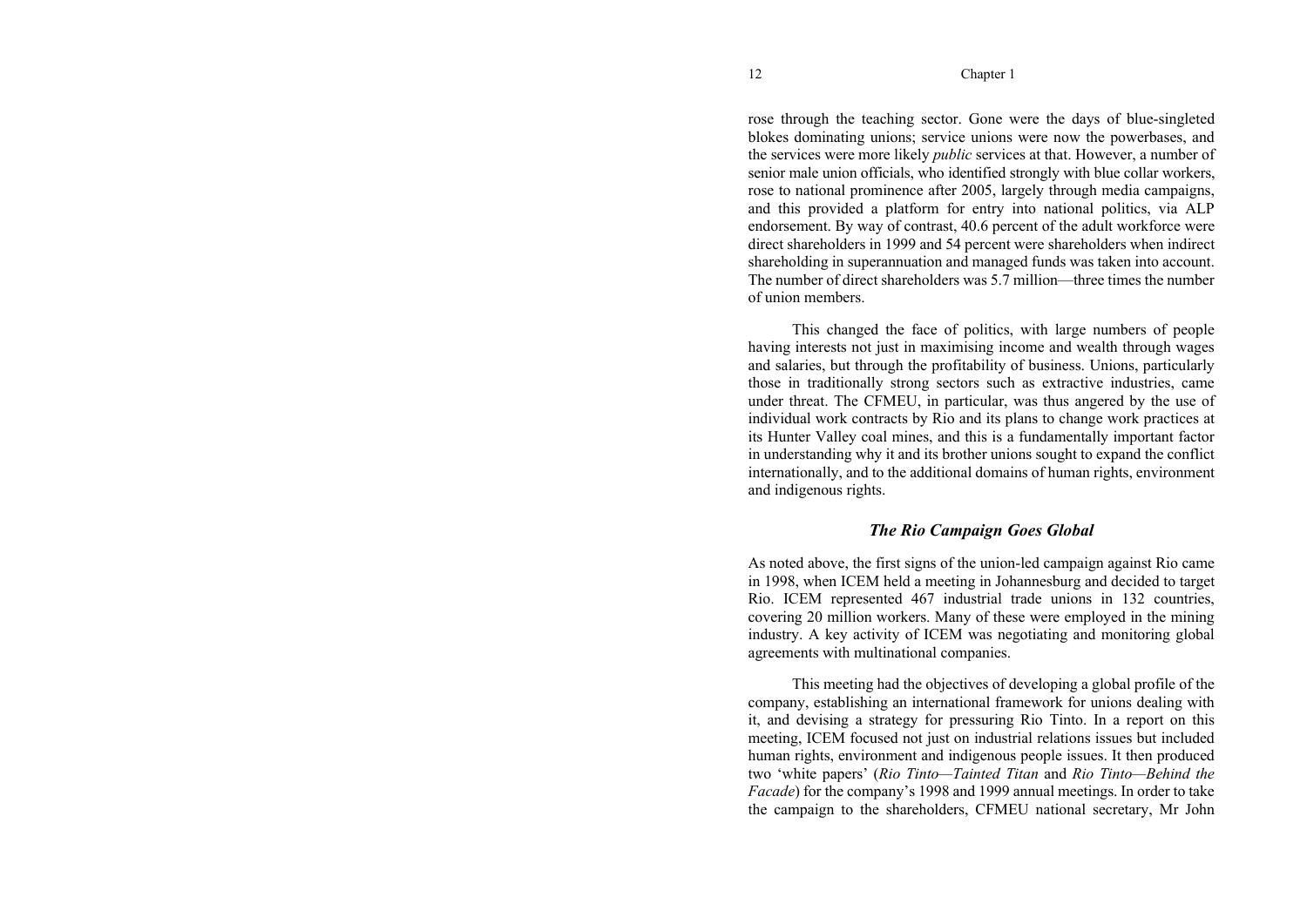Maitland,<sup>3</sup> and ICEM General Secretary, Mr Vic Thorpe, had purchased shares in the conglomerate to gain a voice at the meeting (*Australian Financial Review* 25 May 1998). Maitland and Thorpe, criticized Rio's record on indigenous land rights, environmental management and relations with unions at the London AGM, accusing it of a systematic campaign to undermine collective bargaining.

The campaign also included a complaint to the OECD under its Guidelines for Multinational Enterprises, and a video, 'Naked into the Jungle'. Manheim (2000, 128) describes ICEM's Rio campaign as 'the prototype for the transposition of the corporate campaign from the domestic U.S. arena into the international economic system.' Manheim does not discuss, however, the extent to which it was the extension of an industrial relations campaign from Australia to the international arena, although his appendix summarising union-led campaigns makes a brief reference to these factors (Manheim 2000, 334). At the conference in South Africa in 1998 former Australian Prime Minster and union leader Bob Hawke and former South African President Nelson Mandela were photographed with CFMEU secretary John Maitland to highlight human rights issues. This aspect of the campaign was quickly blunted by Rio; Chairman Sir Robert Wilson was able to undercut the campaign by producing letters at the subsequent Rio annual meeting from Mandela and Amnesty International disassociating themselves from the protest.

The CFMEU then organized the first proxy fight mounted by an Australian trade union. This style of action was being led by the then ACTU Secretary Greg Combet—who went on to be elected to the national parliament for the ALP. Union delegates from Rio operations around the world met in Canberra in February 2000 to plan the campaign. In March 2000 the global proxy campaign was launched with the formation of the Rio Tinto Shareholders Coalition, backed by the AFL-CIO in the US, Trade Union Congress in the UK, and the ICEM, as well as the CFMEU and the ACTU. Then they gave Rio its first fully-fledged proxy fight at the annual meeting of Rio Tinto in Brisbane in May 2000. The union global campaign managed to get the Australian Securities and Investments Commission to order nominee companies to disclose to the coalition the names of shareholders on whose behalf they were acting, the first time this had

<sup>&</sup>lt;sup>3</sup> Maitland was later convicted of corruption in 2017 over the granting of coal leases by his friend, Resources Minister Ian Macdonald in the NSW ALP government, but both were freed on appeal in February 2019 and a retrial ordered which remains pending at the time of writing.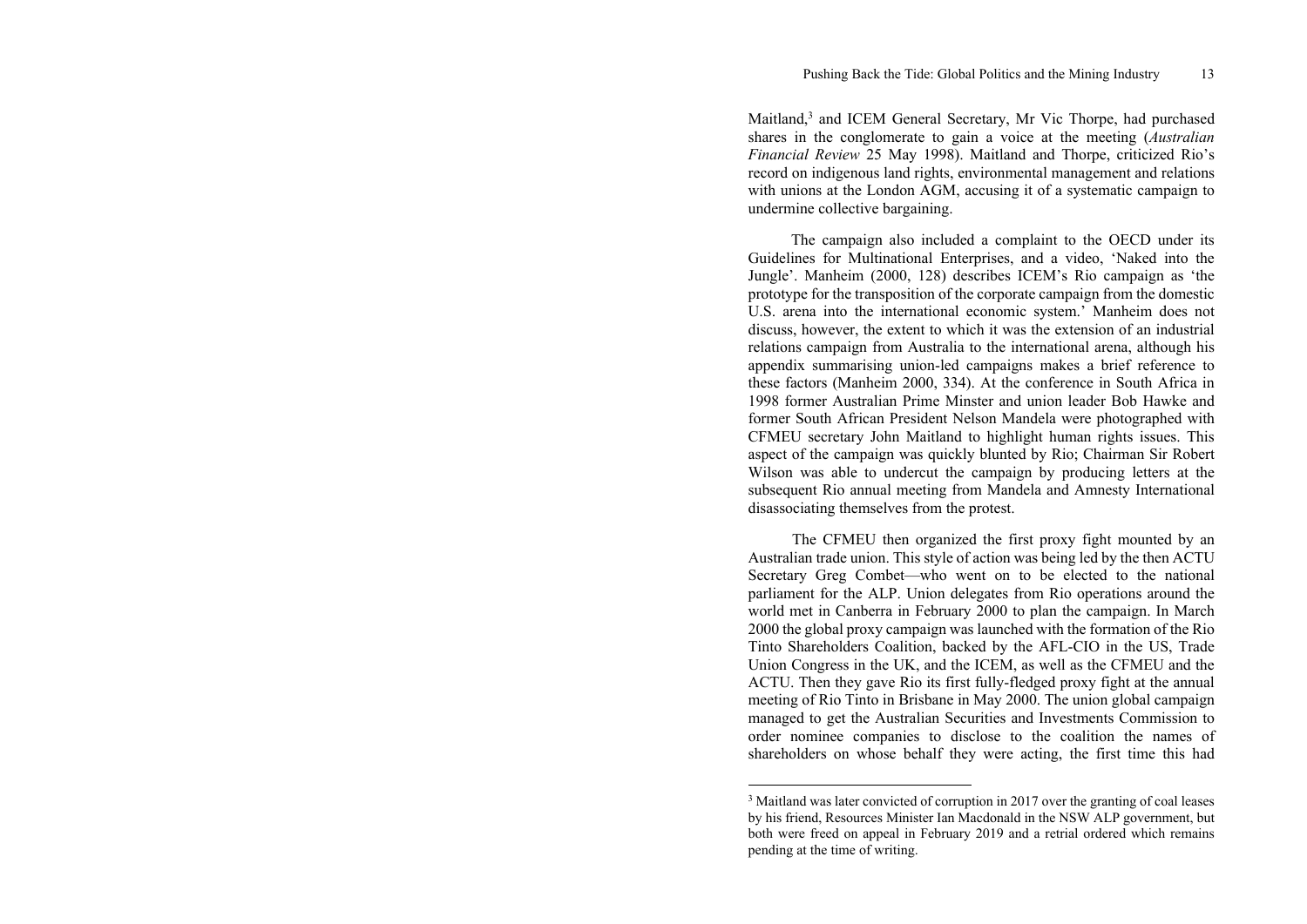occurred outside the context of a corporate takeover. The unions also secured the assistance of former ALP minister Susan Ryan, who was president of the Australian Superannuation Trustees Association at the time, to solicit shareholder support within Australia.

Ryan ran an argument that profitability depended on good corporate governance, under which she included good industrial relations, and that superannuation (retirement benefits) fund managers concerned with returns should support the union proxy fight. Since many such funds are industry funds with union representatives on their boards (established under reforms initiated by ALP Treasurer, later Prime Minister, Paul Keating, and promoted by former ACTU secretary Bill Kelty), many were only too willing to accept Ryan's argument. One of the resolutions put to the Rio meeting called on Rio to develop an industrial relations code of conduct which enshrined the rights of collective bargaining and trade union representation in line with ILO standards, and to have its compliance independently verified. Ryan used a cover story in the magazine of the Australian Institute of Company Directors (AICD) to argue that if the company ran down its 'industrial relations infrastructure' it might not be able to retain the workforce to maintain shareholder value. The unions then mounted an investor campaign portraying Rio as a poor performer, underperforming the Dow Jones mining diversified index for the preceding two years. The other resolution put to the meeting sponsored by the coalition would have required Rio's deputy chair to be a non-executive position.

Ryan's role was the signature of a classic corporate campaign, in which a person with good personal credentials had been selected to become the public face of the campaign, masking the identity of the real authors— John Maitland and Tony Maher of the CFMEU. Ryan's job was to widen the campaign and approach audiences valued by the target company, just as Hawke had tried three years earlier to secure Nelson Mandela's support for the Hunter Valley CFMEU. Rio's then general manager corporate affairs, Tim Duncan, maintained that Ryan played the role so well that the AICD missed entirely the point that she was ultimately working for the CFMEU. The industrial relations resolution won 17 percent of the approximately onethird of the total capital which voted, and the corporate governance resolution 20 percent. Duncan argued that most of those voting saw through the resolutions as really being about 'very narrow industrial issues located in the coal fields of the upper Hunter Valley' (Uren 2000).

Ultimately, however, the coal disputes were settled with union representation continuing in the Hunter Valley, but with sweeping reform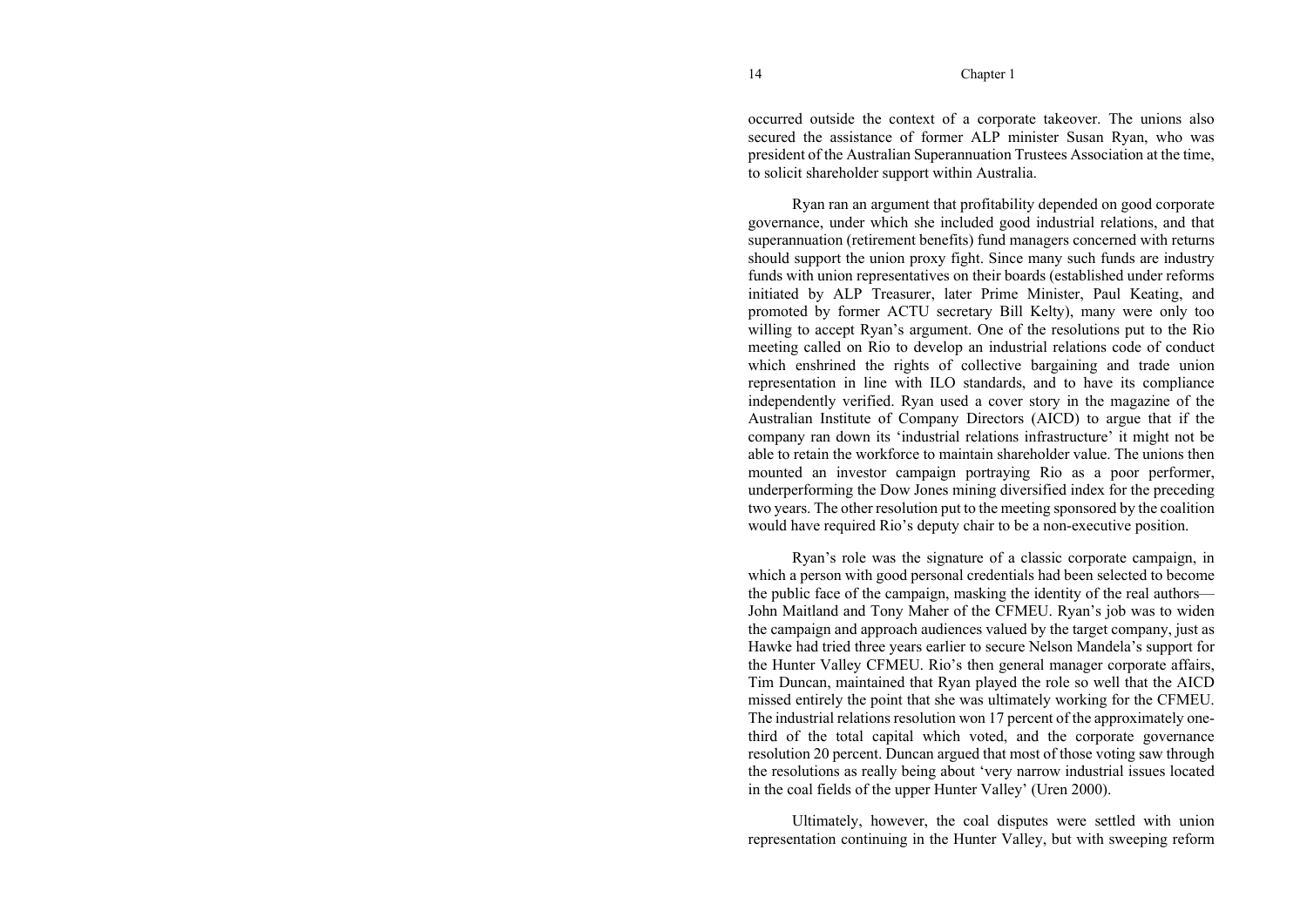of work practices that yielded Rio the productivity gains it sought. One observer remarked that there was now less of an ideological emphasis on industrial relations in Rio than there had been in the past, and a much greater focus on outcomes beneficial for shareholders. After that, the global campaign against Rio subsided at least so far as substantial union involvement was concerned. This is hardly surprising: mine workers are in the highest paid sector in Australia, and are after all, ultimately supportive of the industry which employs them, and the alliance with groups which were essentially opposed to mining was unlikely to be more than a tactical one for the unions. The ability of the unions to create alliances and build a global campaign, however, did highlight the lack of an organizational basis for the industry to counter such campaigns in future. While the GMI had a wider base than just the campaign against Rio, the campaign did underscore the need for the industry to get its act together.

The coalition of the unions with environment and indigenous groups was an alliance of convenience, not one based on fundamentals, and was therefore vulnerable to countermeasures. The environment and development NGOs were able, with union funding, to produce better publications and to enhance their visibility, but some NGOs were fundamentally anti-mining whereas ICEM was fundamentally committed to mining. Rio engaged with the union movement at the highest level, and talked with ICEM about the possibility of a global agreement. Some of the union leadership at the international level wanted it. Fred Higgs (ICEM general secretary) and ICEM played a key role in MMSD, with Reg Green representing ICEM on the MMSD Assurance Group. Higgs' view was that unions had a big stake in the mining industry and he was to differentiate his stance from the NGOs during the MMSD process. The CFMEU's John Maitland continued to be disgruntled, but Rio wanted outcomes, so yielded on the question of union agreements to achieve the productivity improvements it wanted.

Rio had also moved on a different front to help divide the union and environment movements, committing \$1.4m over four years to WWF to fund a frog conservation program (Burton 2000). This provoked an angry response from John Maitland, who wrote to WWF Australian CEO Dr David Butcher, pointing out that Rio Tinto was the focus of an international campaign on human rights, and its environmental record and occupational health and safety performance and arguing that it was 'stunning' that WWF could associate itself with the company and allow its PR machine to assert how wonderful the company was because it had a partnership with WWF (Moody 2001).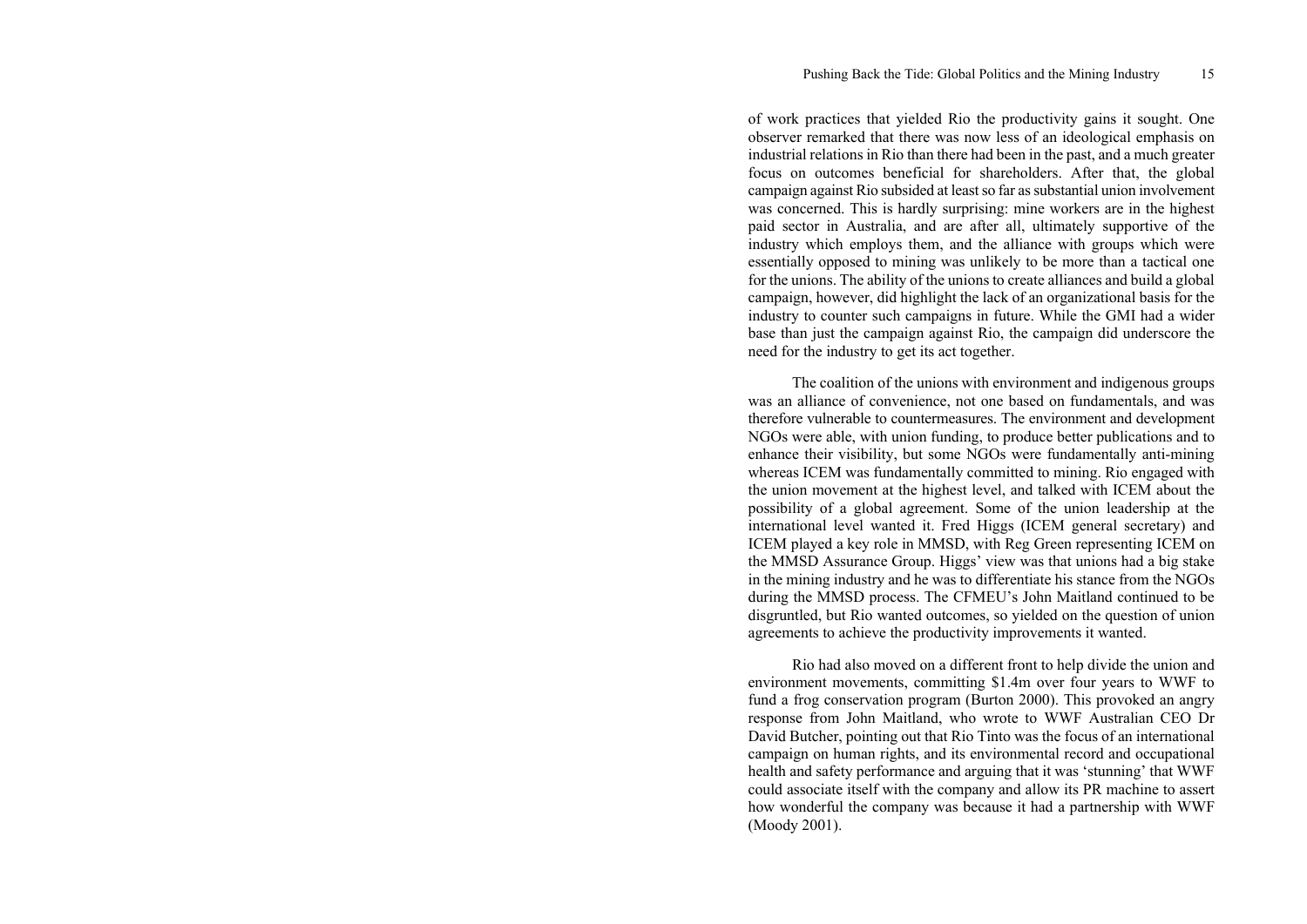So the international campaign changed little on the ground. It helped focus attention within Rio on productivity outcomes, rather than on ending union representation and thus moved aside some ideologues in Rio. It also encouraged Rio to engage more actively with the investment community, moving it to take a more proactive role in response to the shareholder proxy battle. But the GMI was to be driven by a number of companies, not just Rio, and WMC Resources and Phelps Dodge were marginally ahead of Rio in the vanguard of the GMI, which was fundamentally a response to 'the licence to operate' issue. The industry feared it was being driven out of markets and off land because of perceptions about its behaviour.

At best, the Rio campaign was a catalyst, helping accelerate the move to openness and recognition of the need to engage with stakeholders, but Rio did so by focusing on the key stakeholders—unions and communities, more so than environment and development NGOs—engaging them separately and leaving the more extreme groups to one side. But these developments were well under way in Rio before the union campaign commenced in 1998.

The threat to the licence to operate was greatest for the global players, because they had global reputations to defend. It was not the campaign by unions and its allies against the industry in the form of an international social movement that was to prove important in driving the GMI response, but concerns over access to ground for prospecting and mining development (matters within the *compétence* of national and subnational governments) by companies with global reputations, together with the emergence of an international regulatory agenda that threatened markets for products that were largely undifferentiated. The unions were largely with Rio while on their home ground, but had an interest in making more difficult access to ground in other jurisdictions where production costs (including labour) might be lower. Both these factors reflected to some extent the activities of NGOs, but the main driver was the changing nature of governmental and intergovernmental policy—in short, of governance rather than the need to respond to the competition of NGOs as participants in social movements, supporting a top-down rather than bottom-up view of the factors driving interest group formation.

And ironically, just as the CFMEU used the Sustainable Development agenda as the basis for globalising its campaign because of threats to its organizational base, the industry quite selectively chose Sustainable Development as its organizing focus because it would maximize associability, carefully avoiding those issues which might have divided the industry.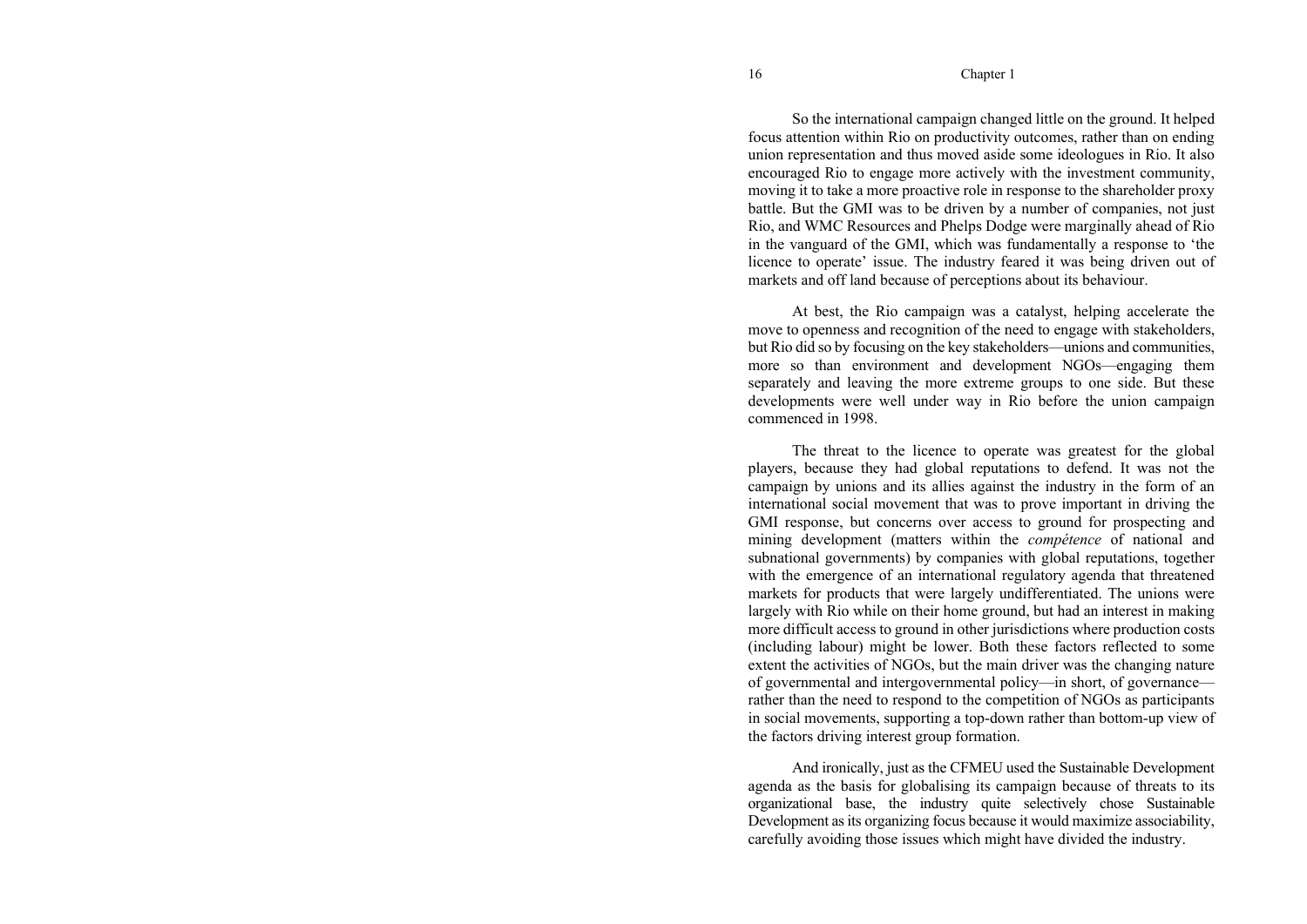# **The Global Mining Industry at the End of the Millennium**

The mining industry was not the only sector to be targeted by global social movements at this time. Other corporate sectors also came under pressure during this period to improve their 'corporate social responsibility', but in the mining and metals sector, companies were also coming under increasing pressure over their poor financial performance. In short, the sector was failing to earn the real cost of its capital, meaning that investors would have earned higher returns had they invested in bonds. Rio Tinto CEO Leigh Clifford stated in 2002 that while average annual returns of business globally were 7.35 percent and a slightly higher 8.6 percent in the oil and gas sector, mining was at the bottom with returns on capital of only 4.67 percent (Gottliebsen 2002).

Globalisation had exacerbated the predicament of the mining sector. Not only did an end to the Cold War result in substantial privatization of assets (such as copper producer ZCCM in Zambia, tin producer Comibol in Bolivia, copper producer Tintaya in Peru, and Karaganda Steelworks in Kazakhstan) and the opening up of new areas for exploration, but the competition between the large global players for access to these new exploration and development opportunities brought into sharper focus the important role played by reputation in the granting by governments of a 'licence to operate'. Increasing pressures surrounding existing operations on social and environmental grounds meant that the 'licence to operate' could no longer be taken for granted in any jurisdiction, but a good corporate reputation came to be seen as an almost 'bankable' asset in securing access to new prospects and projects.4 Privatization did moderate a perennial problem for the industry however: the continuation of mining at below cost at nationalized mines which contributed to low profitability and unstable commodity price cycles.

The industry, led by the large global players with global reputations to defend, was to develop an effectively self-regulatory approach in response to these challenges, raising industry performance through the development of codes of practice. This was sound business, of course, because not only did this response address social concerns, but — inasmuch as higher standards became the norm — raised the costs of entry of new

<sup>&</sup>lt;sup>4</sup> The concept of a 'social licence to operate' was enunciated by James Cooney, the Vice President of External Relations for Placer Dome Inc., a Vancouver-based Canadian gold mining company, in 1997. In 1996 Placer Dome received criticism after the failure of one its tailings dams in the Philippines.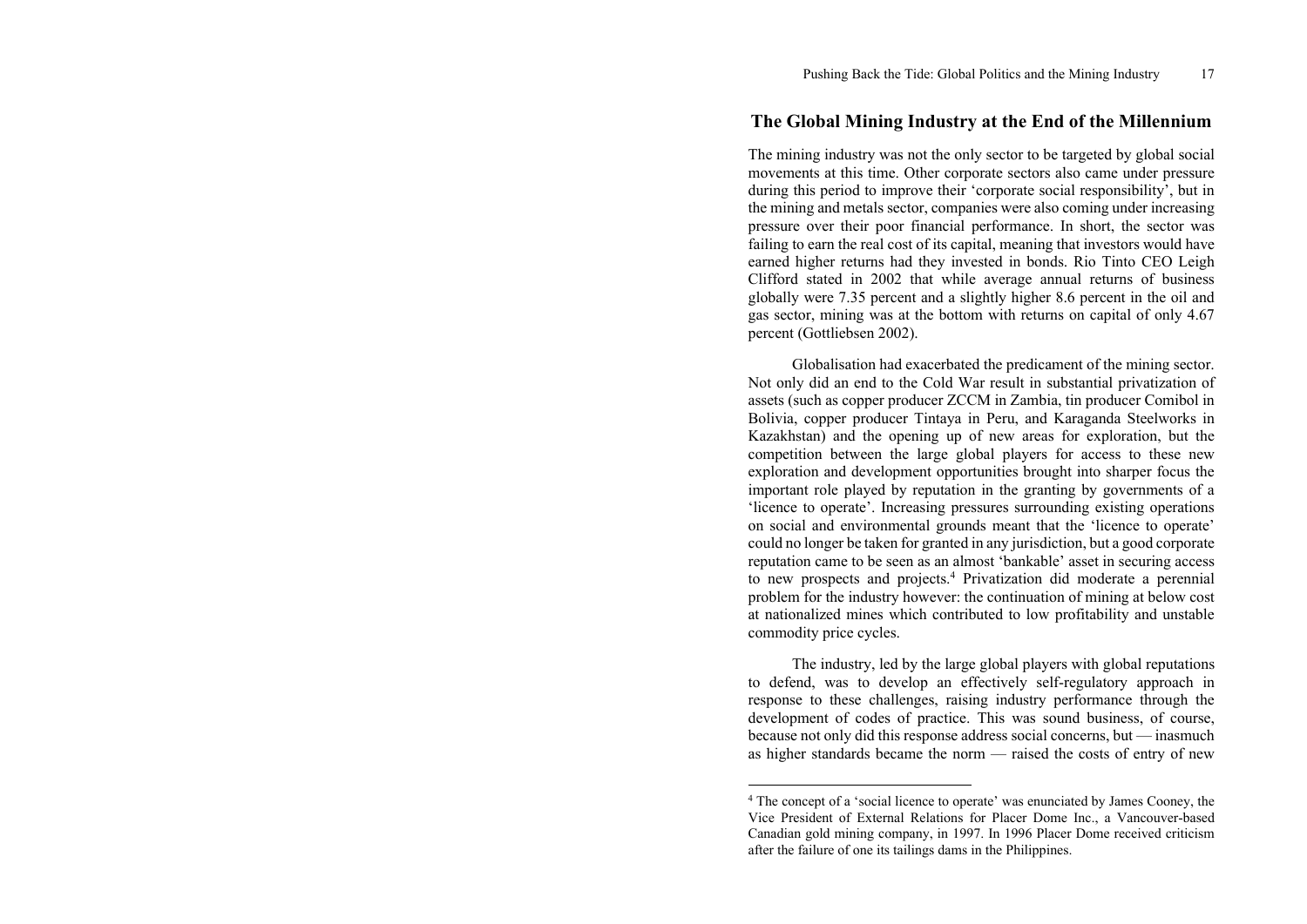players. Large, global corporations could spread reputation management costs across a large number of mines; small companies were faced with higher marginal costs of securing their reputations. Just as the widespread cessation of national ownership would make the bottom of commodity cycles more shallow, regulation (albeit self-regulation) would make more costly the entry of new producers that might clip the peaks off the top of the cycle.

Transnational ownership of the largest global players accentuated the willingness of NGOs to criticize corporate behaviour, because, as Mary Douglas (2002) pointed out), many of the complaints about the environmental risks associated with large corporations are essentially attacks on their power and influence. But transnational ownership of the industry leaders could also help drive pressures for a 'race to the top.' The large global players actually had global reputations to worry about—in the manner described by Leonard (1988)—whereas the smaller players frequently had only one or two mines, often located within a single jurisdiction, and were immune from the damage that criticism of their operations might mean for government approvals in other jurisdictions.

The problem for the industry was, many mining operations could be commenced by smaller players, particularly in the gold sector, where operations could start and stop according to gold price movements. Whereas state-owned enterprises wrought havoc on supply and demand when prices were low by continuing to mine below cost, small and artisanal mining clipped returns at the top of commodity cycles. The Esmeralda disaster seemed to typify another problem, because a small undercapitalized operation did serious harm to the reputation of the sector as a whole, which was also dependent on the use of cyanide extraction methods. In an industry which is fundamentally a price taker, this ability for small players to either continue with less than 'best practice' approaches to environmental or indigenous people's issues, or to enter the market with minimal standards was a serious problem as it both limited the ability of any players to bring external diseconomies within their cost structure, and threatened to undermine any pressures for a race to the top among the larger global players, since they were vulnerable to reputational damage at the sectoral level as a result of the practices of the smaller players. Each firm could work on its own reputation, but there was a class of issues which were sectoral in their impact, so that the large players could be harmed by the performance of the small players mining the same product, such as Esmeralda.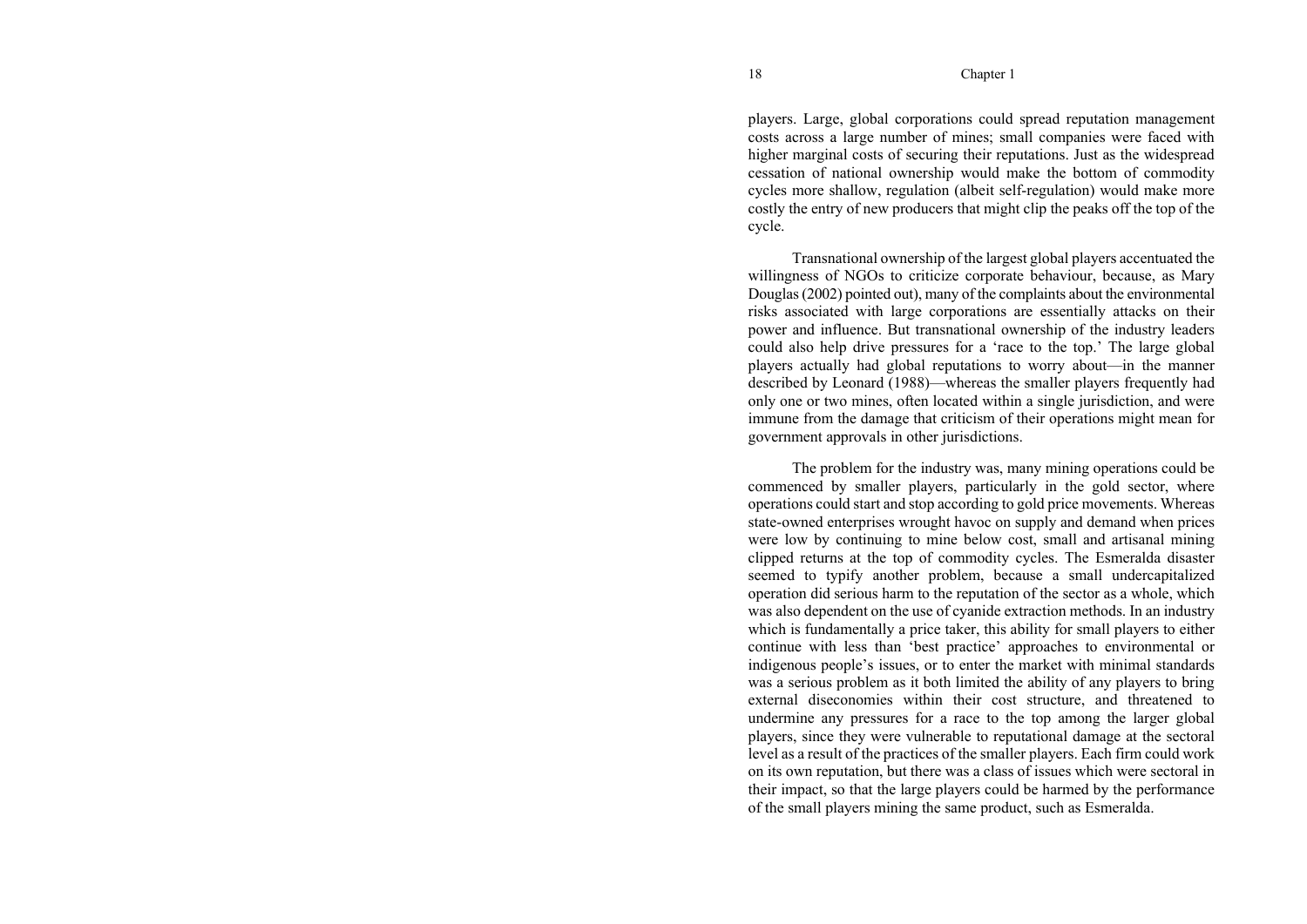These industry characteristics are important. Considered in a global context, the minerals industry is relatively small, despite the appearance that they are large players in countries such as Australia, and despite also the central importance of a range of mined products, especially metals, to many other industrial sectors. In September 2001, the top 150 international minerals companies had a combined market capitalization of only \$US224 billion. This was less than the capitalization of single companies in other sectors, such as General Electric (\$US469 billion), ExxonMobil (\$US289 billion) and Wal-Mart (\$US241 billion). The top 10 mining companies had a combined capitalization of \$92 billion, with Alcoa valued at \$US26 billion, BHP-Billiton at \$US25 billion, Anglo-American \$US17.5 billion, and Norsk Hydro at \$US10 billion. The mining sector represented only 0.6 percent of the value of the capital in the United States (as measured by the S&P 500 index) and 6 percent of the value of the Toronto Stock Exchange 300. It was more significant in Australia, but even there had declined from 26 percent of the value of the All Ordinaries Index in 1996 to 12 percent in 2000 (Allen Consulting Group 2000, 7). By 2008, BHP-Billiton (thanks to acquisitions and organic growth) was valued at \$US130 billion, having briefly touched \$US160 billion, and had issued a takeover bid for the \$US50 billion Rio Tinto.

By the late 1990s, the mining industry was declining in size and significance, and it was not particularly well-organized to affect its fate. Ineffective participation at the United Nations Conference on Sustainable Development at Rio de Janiero in 1992 had seen the adoption of a work program in Agenda 21, Chapter 19 that was to address chemicals that were persistent, toxic, and bioaccumulative, and this included almost every nonferrous and non-precious metal. There were about 30-40 large multinational corporations which explored, mined, smelted, refined, and sold metal concentrates and metals on world markets. Low commodity prices and poor returns among the big players produced greater concentration in the late 1990s. Mergers included BHP and Billiton, Cominco and Teck, and the acquisition of Asarco by Grupo Mexico, CRA and North Ltd by Rio Tinto, and MIM Holdings by Xstrata. Political association was, for various reasons, more problematic. Of great significance were the differences between firms producing different commodities.

The degree of concentration of ownership varied significantly across of producers of metals and minerals. Steel had a relatively dispersed structure, with the 10 largest firms producing less than 30 percent of global output, but the ten largest producers of aluminium accounted for more than 90 percent of global output. There was little vertical integration in iron and